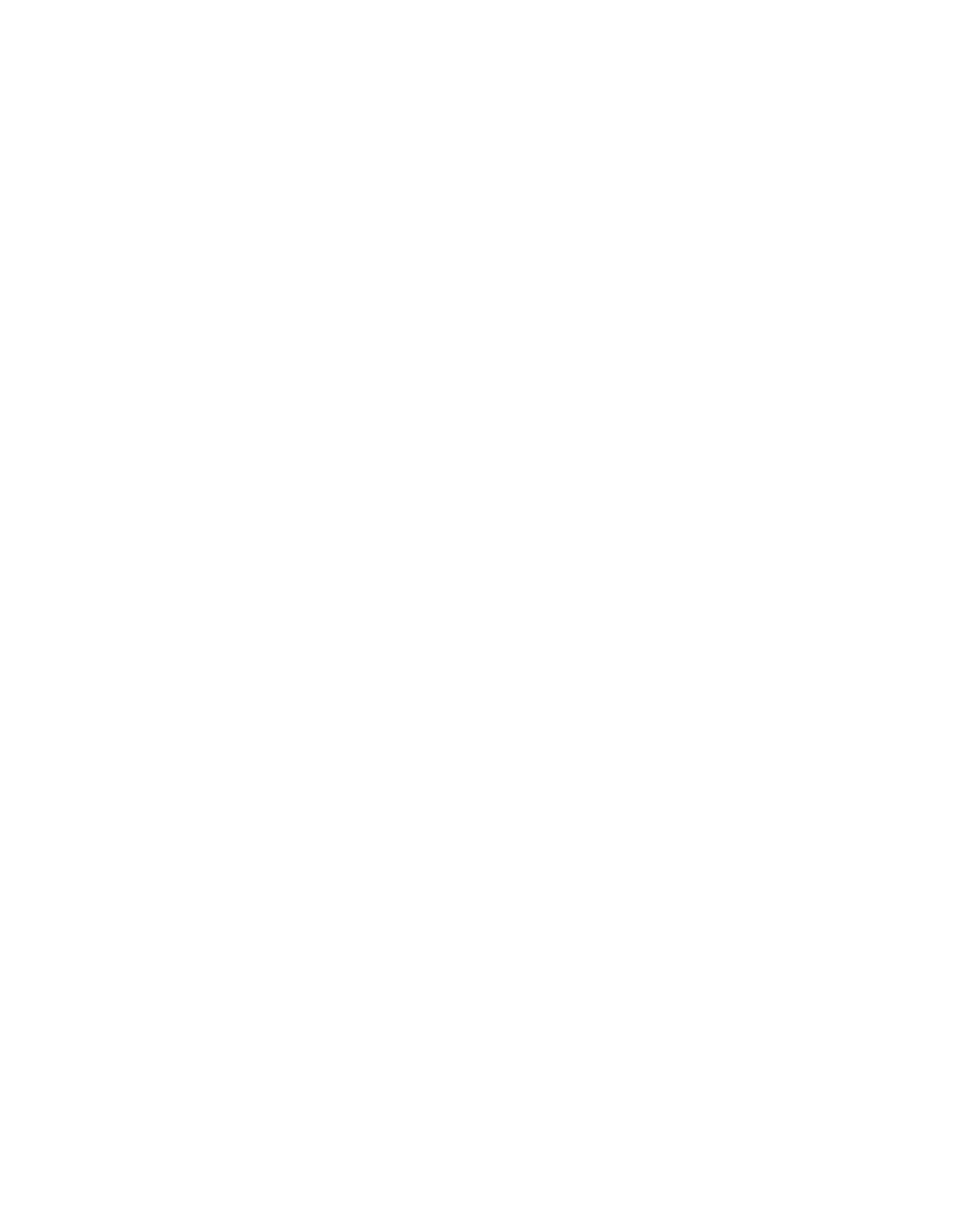# **Table of Contents**

| National Dialogue on a Whole Community Approach to Emergency Management2 |
|--------------------------------------------------------------------------|
|                                                                          |
|                                                                          |
|                                                                          |
|                                                                          |
|                                                                          |
|                                                                          |
|                                                                          |
|                                                                          |
| Leverage and Strengthen Social Infrastructure, Networks, and Assets16    |
|                                                                          |
|                                                                          |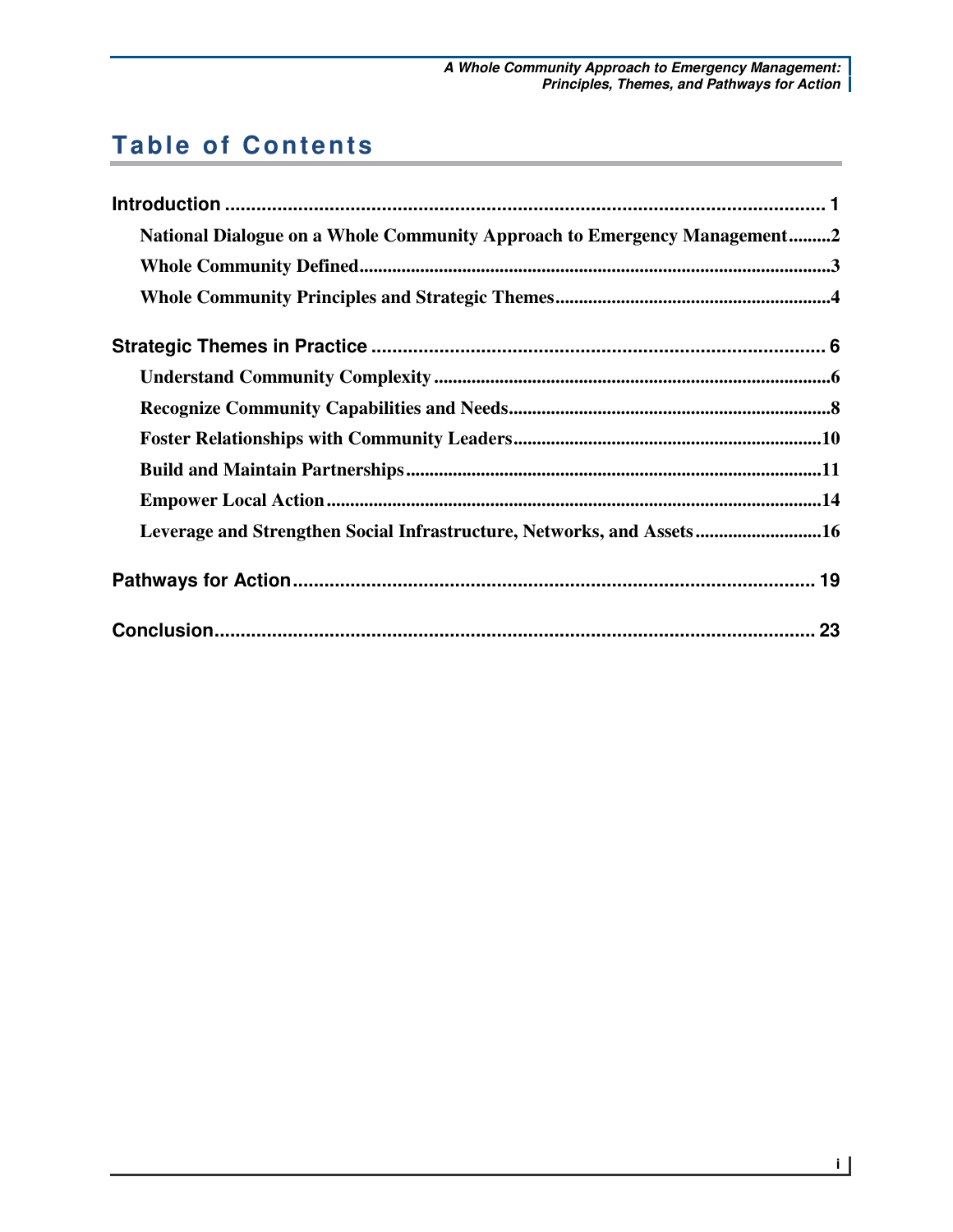This page intentionally left blank.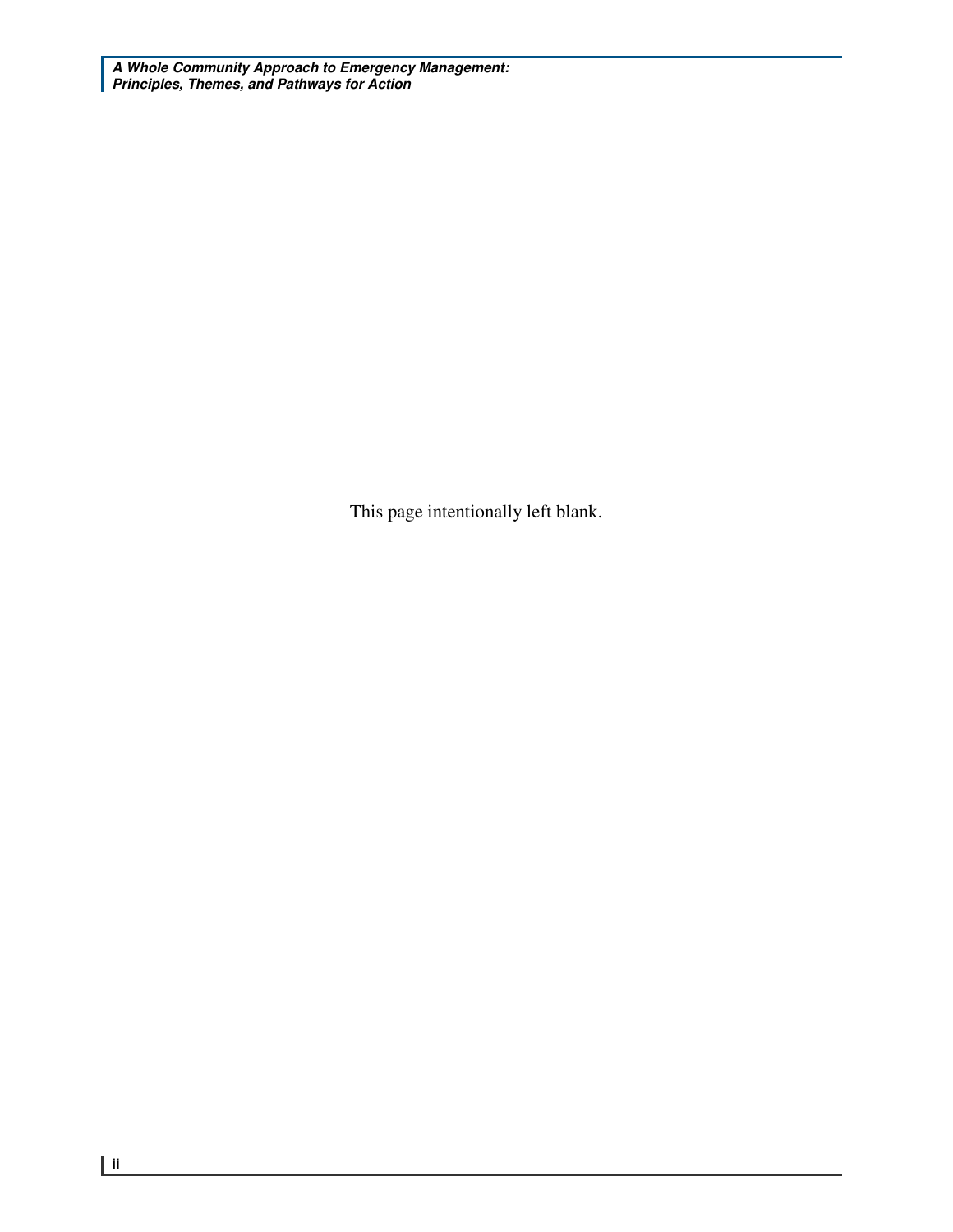# <span id="page-4-0"></span>**Introduction**

The effects of natural and manmade disasters have become more frequent, far-reaching, and widespread. As a result, preserving the safety, security, and prosperity of all parts of our society is becoming more challenging. Our Nation's traditional approach to managing the risks associated with these disasters relies heavily on the government. However, today's changing reality is affecting all levels of government in their efforts to improve our Nation's resilience while grappling with the limitations of their capabilities.<sup>[1](#page-4-1)</sup> Even in small- and medium-sized disasters, which the government is generally effective at managing, significant access and service gaps still exist. In large-scale disasters or catastrophes, government resources and capabilities can be overwhelmed.

The scale and severity of disasters are growing and will likely pose systemic threats.[2](#page-4-2) Accelerating changes in demographic trends and technology are making the effects of disasters more complex to manage. One future trend affecting emergency needs is continued population shifts into vulnerable areas (e.g., hurricane-prone coastlines). The economic development that accompanies these shifts also intensifies the pressure on coastal floodplains, barrier islands, and the ecosystems that support food production, the tourism industry, and suburban housing growth. Other demographic changes will affect disaster

 $\overline{a}$ 



Figure 1: Joplin, Missouri, May 24, 2011—Homes were leveled with the force of 200 mph winds as an F5 tornado struck the city on May 22, 2011. This scene is representative of the growing impacts of disasters. Jace Anderson/FEMA

management activities, such as a growing population of people with disabilities living in communities instead of institutions, as well as people living with chronic conditions (e.g., obesity and asthma). Also, communities are facing a growing senior population due to the Baby Boom generation entering this demographic group. Consequently, changes in transportation systems and even housing styles may follow to accommodate the lifestyles of these residents. If immigration trends continue as predicted, cities and suburbs will be more diverse ethnically and linguistically. Employment trends, when combined with new technologies, will shift the ways in which local residents plan their home-to-work commuting patterns as well as their leisure time. All of these trends will affect the ways in which residents organize and identify with community-based associations and will influence how they prepare for and respond to emergencies.<sup>[3](#page-4-3)</sup>

 **1** 

<span id="page-4-1"></span><sup>&</sup>lt;sup>1</sup> Resilience refers to the ability to adapt to changing conditions and withstand and rapidly recover from disruption due to emergencies. White House, "Presidential Policy Directive 8 (PPD-8)," March 30, 2011.

<span id="page-4-2"></span><sup>&</sup>lt;sup>2</sup> Intergovernmental Panel on Climate Change, "Special Report on Managing the Risks of Extreme Events and Disasters to Advance Climate Change Adaptation," November 2011.

<span id="page-4-3"></span><sup>&</sup>lt;sup>3</sup> Strategic Foresight Initiative, "U.S. Demographic Shifts: Long-term Trends and Drivers and Their Implications for Emergency Management," May 2011.

Strategic Foresight Initiative, "Government Budgets: Long-term Trends and Drivers and Their Implications for Emergency Management," May 2011.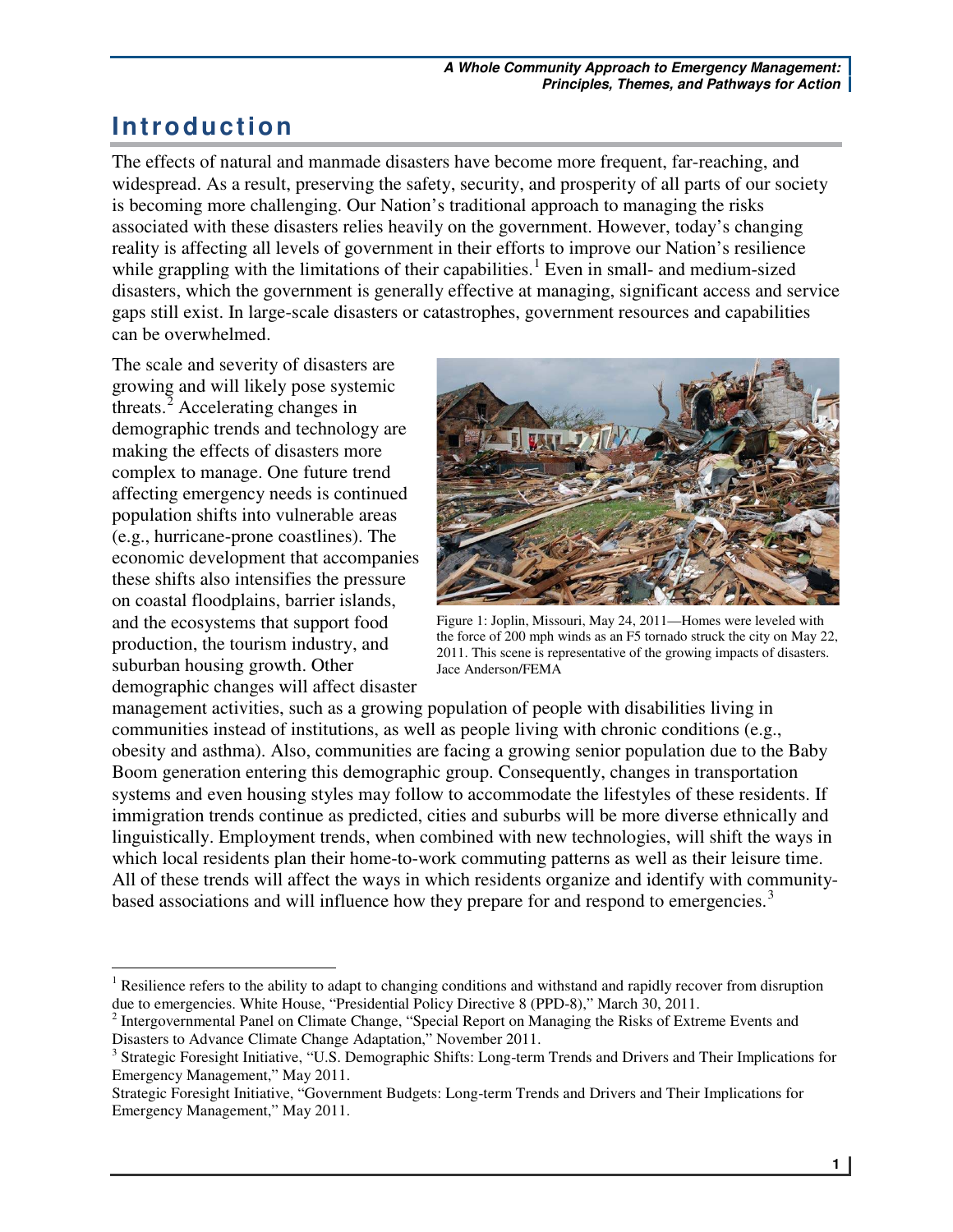This document presents a foundation for increasing individual preparedness and engaging with members of the community as vital partners in enhancing the resiliency and security of our Nation through a Whole Community approach. It is intended to promote greater understanding of the approach and to provide a strategic framework to guide all members of the emergency management community as they determine how to integrate Whole Community concepts into their daily practices. This document is not intended to be all-encompassing or focused on any specific phase of emergency management or level of government, nor does it offer specific, prescriptive actions that require communities or emergency managers to adopt certain protocols. Rather, it provides an overview of core principles, key themes, and pathways for action that have been synthesized from a year-long national dialogue around practices already used in the field. While this is not a guide or a "how-to" document, it provides a starting point for those learning about the approach or looking for ways to expand existing practices and to begin more operational-based discussions on further implementation of Whole Community principles.

## <span id="page-5-0"></span>**National Dialogue on a Whole Community Approach to Emergency Management**

In a congressional testimony, the Administrator of the Federal Emergency Management Agency (FEMA), Craig Fugate, described today's reality as follows: "Government can and will continue to serve disaster survivors. However, we fully recognize that a government-centric approach to disaster management will not be enough to meet the challenges posed by a catastrophic incident. That is why we must fully engage our entire societal capacity...."<sup>[4](#page-5-1)</sup> To that end, FEMA initiated a national dialogue on a Whole Community approach to emergency management, an approach that many communities have used for years with great success, and one which has been gathering strength in jurisdictions across the Nation.

The national dialogue was designed to foster collective learning from communities' experiences across the country. It occurred in various settings, such as organized conference sessions, research seminars, professional association meetings, practitioner gatherings, and official government meetings. The various settings created opportunities to listen to those who work in local neighborhoods, have survived disasters, and are actively engaged in community development. Participants in this dialogue included a broad range of emergency management partners, including representatives from the private and nonprofit sectors, academia, local residents, and government leaders. The conversations with the various stakeholders focused on how communities are motivated and engaged, how they understand risk, and what their experiences are with resilience following a disaster. In addition, international and historical resiliency efforts, such as FEMA's Project Impact, were explored to gather lessons learned and best practices.<sup>[5](#page-5-2)</sup>

FEMA also brought together diverse members from across the country to comprise a core working group. The working group reviewed and validated emerging Whole Community principles and themes, gathered examples of the Whole Community approach from the field, and

<span id="page-5-1"></span><sup>-</sup><sup>4</sup> Administrator Craig Fugate, Federal Emergency Management Agency, before the United States House Transportation and Infrastructure Committee, Subcommittee on Economic Development, Public Buildings, and Emergency Management at the Rayburn House Office Building, March 30, 2011.

<span id="page-5-2"></span><sup>&</sup>lt;sup>5</sup> FEMA introduced Project Impact in 1997as a national initiative designed to challenge the country to undertake actions that protect families, businesses, and communities by reducing the effects of natural disasters. The efforts focused on creating active public-private partnerships to build disaster-resistant communities.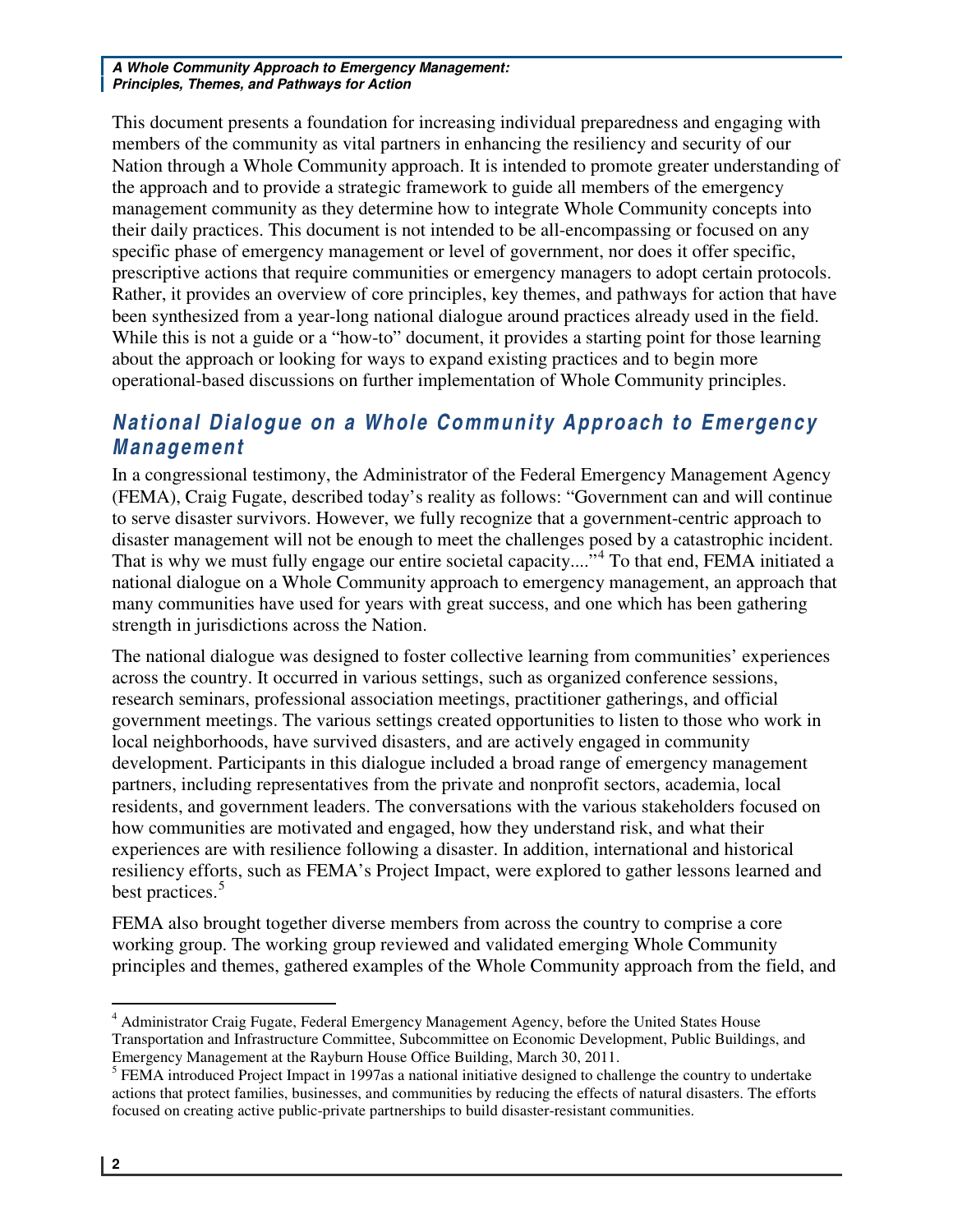identified people, organizations, and communities with promising local experiences. They participated in various meetings and conferences and, in some cases, provided the examples included in this document.

In addition to the national dialogue, this document was created concurrently with a larger effort to build an integrated, layered, all-of-Nation approach to preparedness, as called for by Presidential Policy Directive (PPD-8): National Preparedness.<sup>[6](#page-6-1)</sup> As such, the Whole Community approach is being incorporated into all PPD-8 deliverables, including the National Preparedness Goal, National Preparedness System description, National Planning Frameworks, and the campaign to build and sustain preparedness nationwide, as well as leverage the approach in their development.<sup>[7](#page-6-2)</sup> In support of these efforts, FEMA seeks to spark exploration into community engagement strategies to promote further discussion on approaches that position local residents for leadership roles in planning, organizing, and sharing accountability for the success of local disaster management efforts, and which enhance our Nation's security and resilience.

## <span id="page-6-0"></span>**Whole Community Defined**

As a concept, Whole Community is a means by which residents, emergency management practitioners, organizational and community leaders, and government officials can collectively understand and assess the needs of their respective communities and determine the best ways to organize and strengthen their assets, capacities, and interests. By doing so, a more effective path to societal security and resilience is built. In a sense, Whole Community is a philosophical approach on how to think about conducting emergency management.

There are many different kinds of communities, including communities of place, interest, belief, and circumstance, which can exist both geographically and virtually (e.g., online forums). A Whole Community approach attempts to engage the full capacity of the private and nonprofit sectors, including businesses, faith-based and disability organizations, and the general public, in conjunction with the participation of local, tribal, state, territorial, and Federal governmental partners. This engagement means different things to different groups. In an allhazards environment, individuals and institutions will make different decisions on how to prepare for and respond to threats and hazards; therefore, a community's level of preparedness will vary. The challenge for those engaged in emergency management is to understand how to work with the diversity of groups and organizations and the policies and practices that emerge from them in an effort to improve the ability of local residents to prevent,

#### **Whole Community is a philosophical approach in how to conduct the business of emergency management.**

### **Benefits include:**

- Shared understanding of community needs and capabilities
- **Greater empowerment and** integration of resources from across the community
- **Stronger social infrastructure**
- Establishment of relationships that facilitate more effective prevention, protection, mitigation, response, and recovery activities
- **Increased individual and collective** preparedness
- Greater resiliency at both the community and national levels

protect against, mitigate, respond to, and recover from any type of threat or hazard effectively.

 6 President Barack Obama, "Presidential Policy Directive 8 (PPD-8): National Preparedness," March 30, 2011.

<span id="page-6-2"></span><span id="page-6-1"></span><sup>&</sup>lt;sup>7</sup> FEMA, "National Preparedness Goal," September 2011. (Formally released on October 7, 2011.)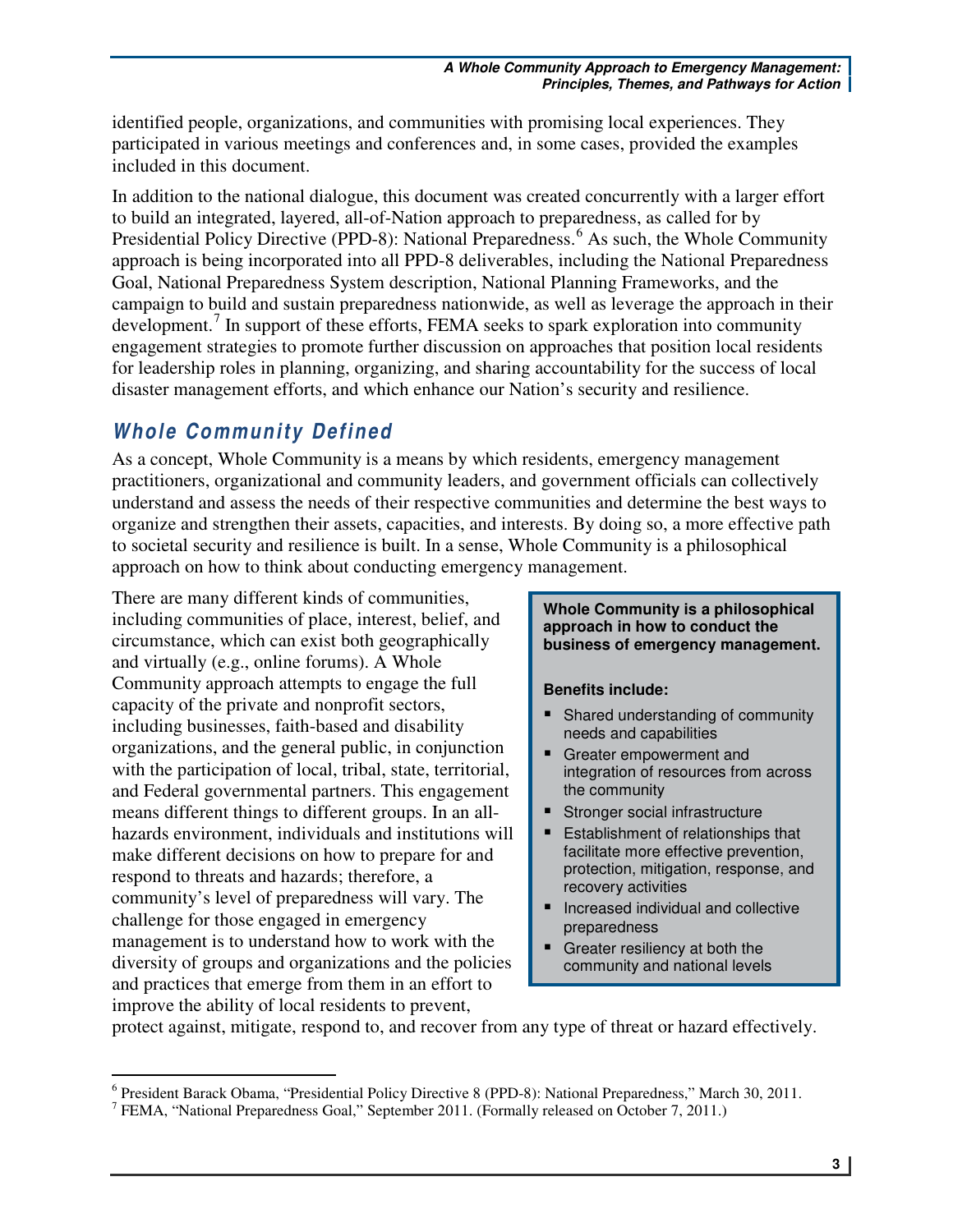The benefits of Whole Community include a more informed, shared understanding of community risks, needs, and capabilities; an increase in resources through the empowerment of community members; and, in the end, more resilient communities. A more sophisticated understanding of a community's needs and capabilities also leads to a more efficient use of existing resources regardless of the size of the incident or community constraints. In times of resource and economic constraints, the pooling of efforts and resources across the whole community is a way to compensate for budgetary pressures, not only for government agencies but also for many private and



Figure 2: Madison, Tennessee, May 29, 2010—Gary Lima, Tennessee Emergency Management Agency Community Relations Coordinator, leads Boy Scout troop #460 in a Memorial Day project to place flags on graves. The picture reflects emergency managers becoming involved in the day-to-day activities of community groups. David Fine/FEMA

nonprofit sector organizations. The task of cultivating and sustaining relationships to incorporate the whole community can be challenging; however, the investment yields many dividends. The process is as useful as the product. In building relationships and learning more about the complexity of a community, interdependencies that may be sources of hidden vulnerabilities are revealed. Steps taken to incorporate Whole Community concepts before an incident occurs will lighten the load during response and recovery efforts through the identification of partners with existing processes and resources who are available to be part of the emergency management team. The Whole Community approach produces more effective outcomes for all types and sizes of threats and hazards, thereby improving security and resiliency nationwide.

## <span id="page-7-0"></span>**Whole Community Principles and Strategic Themes**

Numerous factors contribute to the resilience of communities and effective emergency management outcomes. However, three principles that represent the foundation for establishing a Whole Community approach to emergency management emerged during the national dialogue.

### **Whole Community Principles:**

- **Understand and meet the actual needs of the whole community.** Community engagement can lead to a deeper understanding of the unique and diverse needs of a population, including its demographics, values, norms, community structures, networks, and relationships. The more we know about our communities, the better we can understand their real-life safety and sustaining needs and their motivations to participate in emergency management-related activities prior to an event.
- **Engage and empower all parts of the community.** Engaging the whole community and empowering local action will better position stakeholders to plan for and meet the actual needs of a community and strengthen the local capacity to deal with the consequences of all threats and hazards. This requires all members of the community to be part of the emergency management team, which should include diverse community members, social and community service groups and institutions, faith-based and disability groups, academia,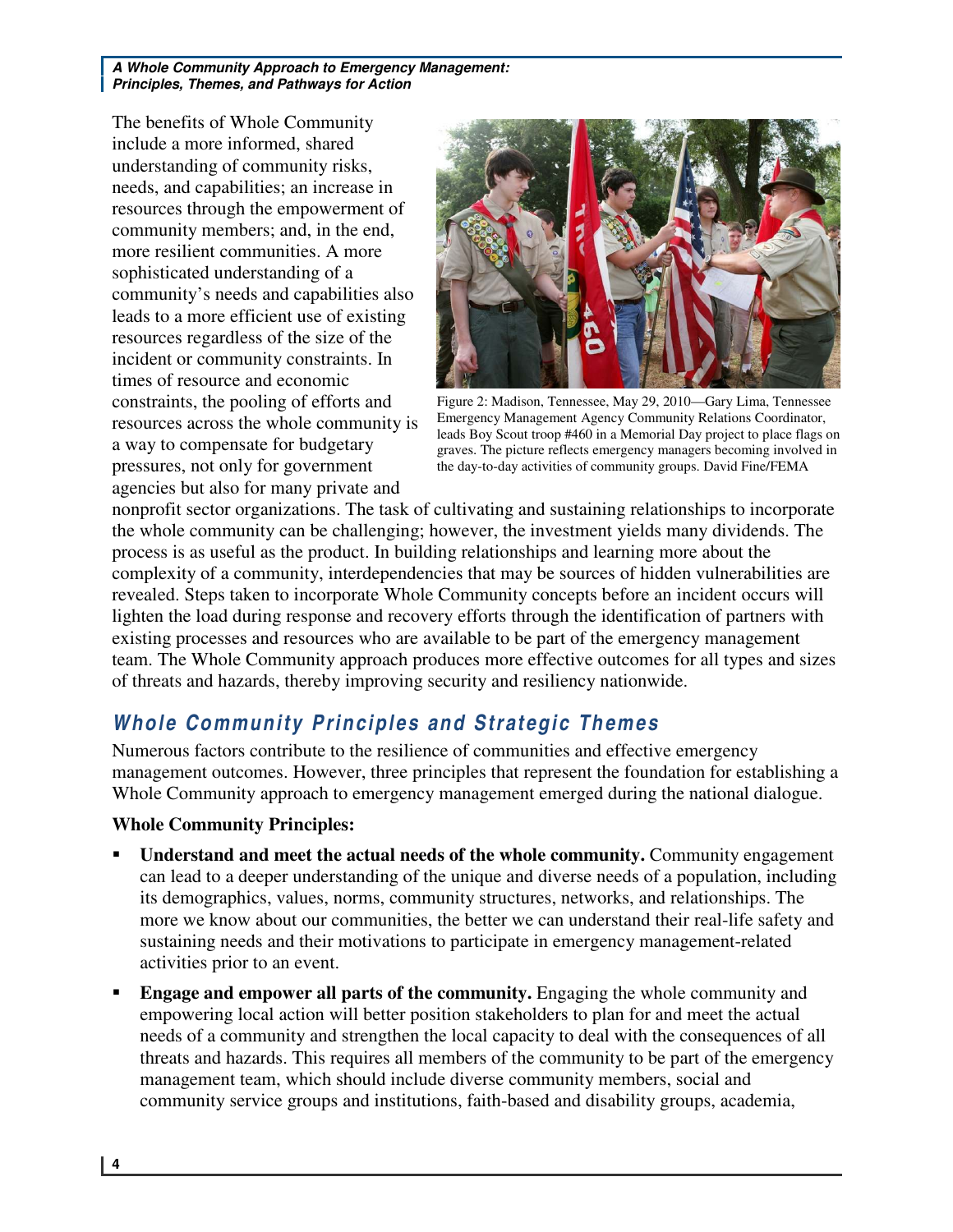professional associations, and the private and nonprofit sectors, while including government agencies who may not traditionally have been directly involved in emergency management. When the community is engaged in an authentic dialogue, it becomes empowered to identify its needs and the existing resources that may be used to address them.

 **Strengthen what works well in communities on a daily basis.** A Whole Community approach to building community resilience requires finding ways to support and strengthen the institutions, assets, and networks that already work well in communities and are working to address issues that are important to community members on a daily basis. Existing structures and relationships that are present in the daily lives of individuals, families, businesses, and organizations before an incident occurs can be leveraged and empowered to act effectively during and after a disaster strikes.

In addition to the three Whole Community principles, six strategic themes were identified through research, discussions, and examples provided by emergency management practitioners. These themes speak to the ways the Whole Community approach can be effectively employed in emergency management and, as such, represent pathways for action to implement the principles.

### **Whole Community Strategic Themes:**

- Understand community complexity.
- Recognize community capabilities and needs.
- Foster relationships with community leaders.
- Build and maintain partnerships.
- Empower local action.
- Leverage and strengthen social infrastructure, networks, and assets.

In the *Strategic Themes in Practice* section of this document, the Whole Community concept is explored through real-world examples that highlight the key principles and themes of the Whole Community approach. In order to provide an illustration of how the principles and themes can be applied, examples for each of the five mission areas—Prevention, Protection, Mitigation, Response, and Recovery (as outlined in the National Preparedness Goal)—are included. In addition, examples from other community development and public safety efforts have been included—most notably, community policing. While the focus and outcomes may differ, such efforts have proven effective in advancing public health and safety and offer a model for emergency management personnel to consider. The *Pathways for Action* section provides a list of reflective questions and ideas for emergency management practitioners to refer to when they are beginning to think about how to incorporate the Whole Community concepts into their security and resilience efforts.

As a field of practice, our collective understanding of how to effectively apply Whole Community as a concept to the daily business of emergency management will continue to evolve. It is hoped that this document will assist emergency managers, as members of their communities, in that evolution—prompting new actions and soliciting new ideas and strategies. FEMA is committed to continued engagement in ongoing discussions with its partners in the public, private, and nonprofit sectors to further develop and refine strategies to deliver more effective emergency management outcomes and enhance the security and resilience of our communities and our Nation.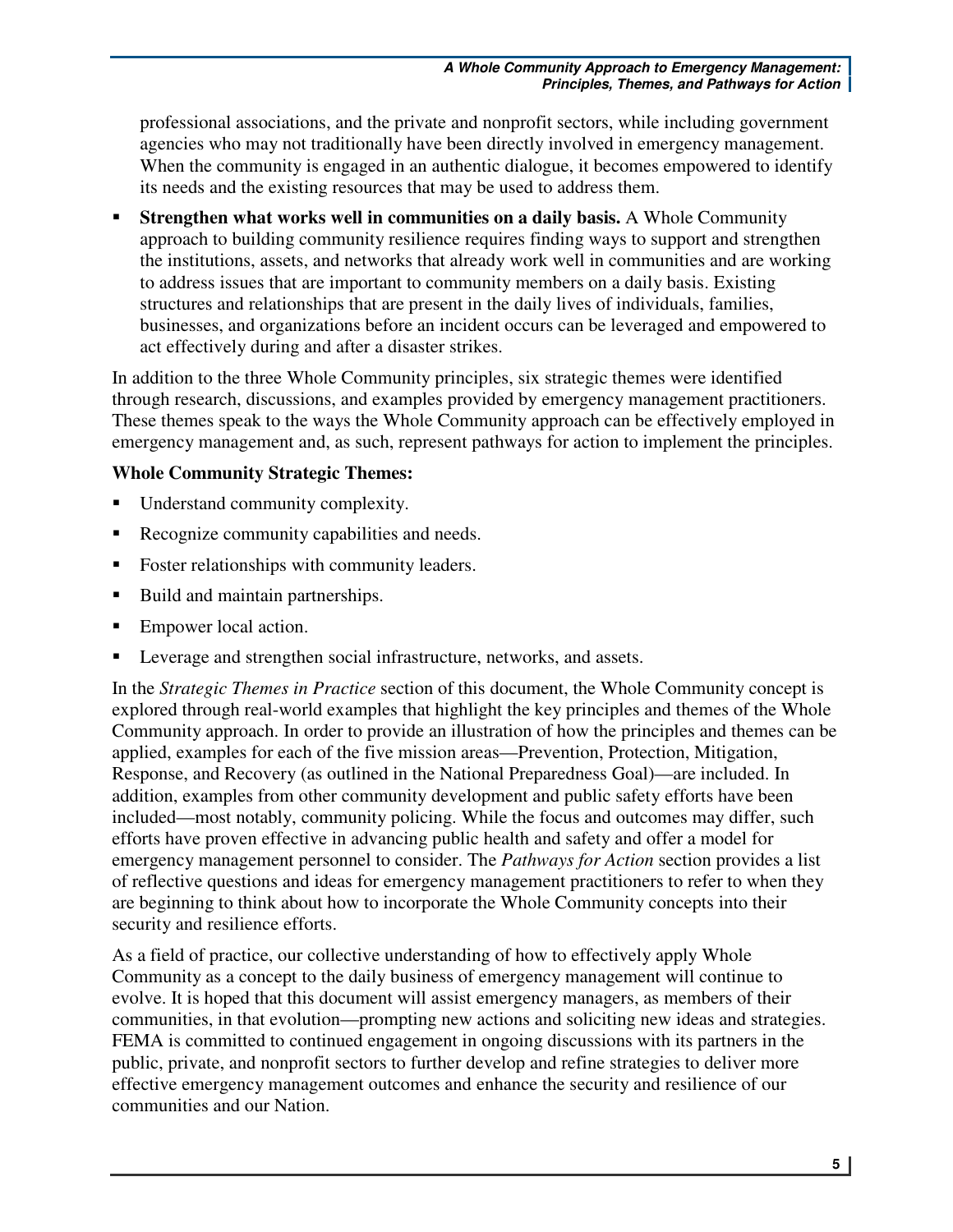# <span id="page-9-0"></span>**Strategic Themes in Practice**

The strategic themes presented in this section speak to the various ways the Whole Community approach can be effectively employed in emergency management and, as such, represent pathways for action by members of the emergency management community at all levels. These themes and pathways are explored through the presentation of real-world examples that highlight how Whole Community concepts are being applied in communities across the country.

# <span id="page-9-1"></span>**Understand Community Complexity**

Communities are unique, multidimensional, and complex. They are affected by many factors and interdependencies, including demographics, geography, access to resources, experience with government, crime, political activity, economic prosperity, and forms of social capital such as social networks, social cohesion between different groups, and institutions. Developing a better understanding of a community involves looking at its members to learn how social activity is organized on a normal basis (e.g., social patterns, community leaders, points of collective organization and action, and decision-making processes), which will reveal potential sources (e.g., individuals and



Figure 3: New Orleans, Louisiana, September 5, 2008—A bilingual volunteer helps non-English speaking evacuees, guiding them in the right direction to board the correct buses to their parishes. Understanding the complexity of communities (e.g., non-English speakers) helps emergency management practitioners to meet the residents' needs. Jacinta Quesada/FEMA

organizations) of new collective action. A realistic understanding of the complexity of a community's daily life will help emergency managers determine how they can best collaborate with and support the community to meet its true needs.

Understanding the complexities of local communities helps with tailoring engagement strategies and shaping programs to meet various needs. Numerous examples that involve local initiatives to identify, map, and communicate with a wide range of local groups exist nationwide. For example, the Houston Department of Health and Human Services (HDHHS) has been actively identifying ways to better communicate and plan with linguistically isolated populations (LIP) and limited-English proficient (LEP) populations within the city. HDHHS is working with about 20 community organizations that serve and represent LIP/LEP communities, along with Interfaith Ministries for Greater Houston, four refugee resettlement agencies that work with these populations, and several apartment complexes in southwest Houston (where many refugee and some immigrant populations live), in an effort to develop trusted relationships and ways to provide current preparedness, response, and recovery information. Because of this outreach, significant unmet needs (e.g., transportation) for these specific populations have been identified. The City of Houston is using this information to fulfill unmet needs for these populations and continues to work with these community organizations and private sector partners to improve outreach materials, methods of communication, and preparedness programs.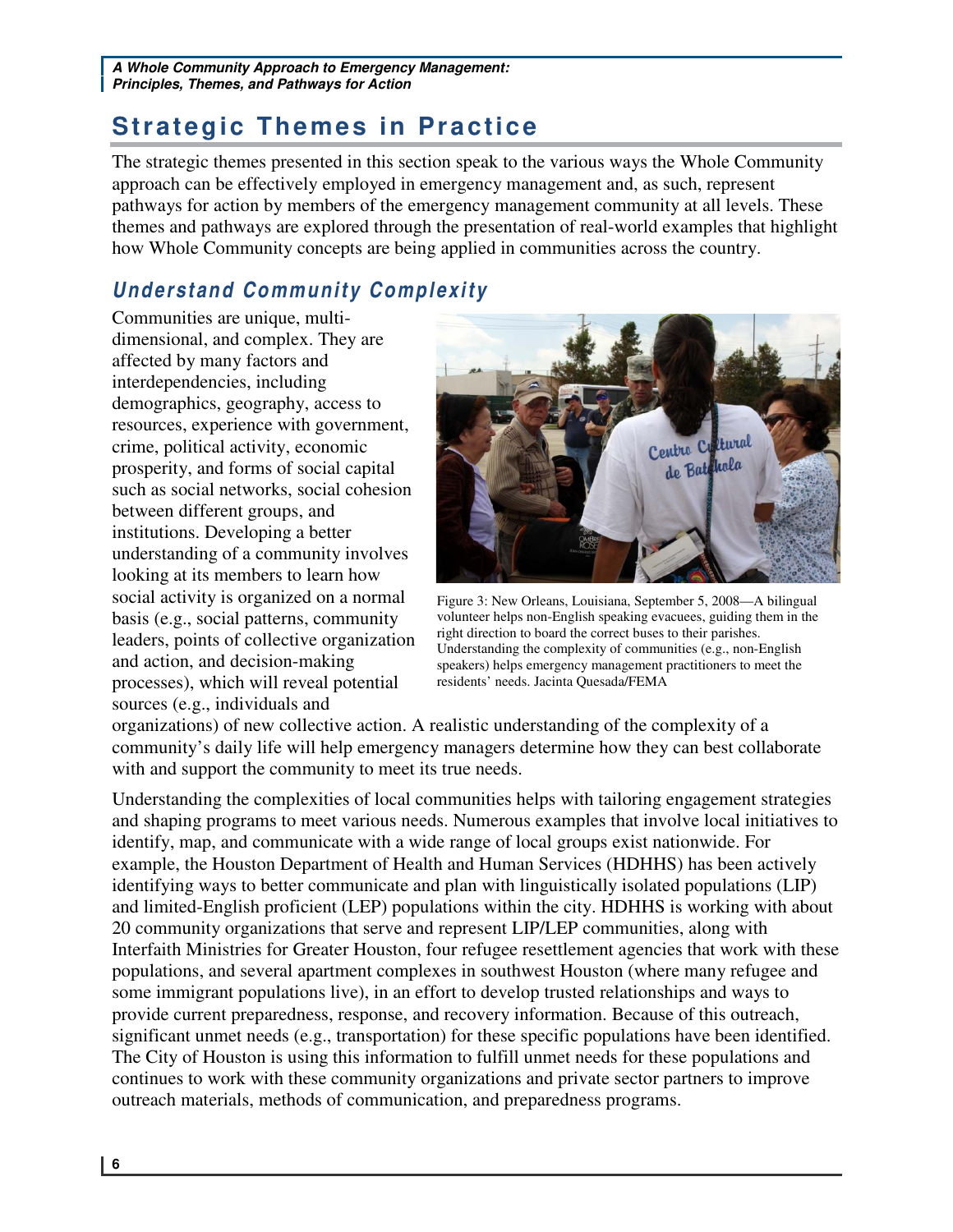The full diversity of communities is better understood when communication and engagement efforts move beyond easy, typical approaches to looking at the real needs and issues a community faces. In one California city, the police noticed a high level of violent crime in a particular neighborhood. In a typical policing model, the police would have assigned additional officers to patrol the neighborhood, approached the community to provide them with information about the criminal activity, and informed residents of what they might do to avoid being affected by the crime. However, as part of an operational shift, the police took a proactive approach by first engaging with the community to

#### **Understand Community "DNA"**

Learn how communities' social activity is organized and how needs are met under normal conditions.

A better understanding of how segments of the community resolve issues and make decisions—both with and without government as a player helps uncover ways to better meet the actual needs of the whole community in times of crisis.

obtain information about the nature and frequency of the local crimes. At the initial meeting, the police learned from the local residents that a number of problems contributed to the unsafe conditions of the neighborhood—problems that police response alone could not correct. Cars speeding through the neighborhood; the presence of abandoned cars, couches, and other litter in front yards; rundown conditions of apartment buildings; few safe walkways for neighborhood children; and a lack of lighting on street corners all contributed to the crime situation.

At the next community meeting, the police brought together a number of government departments, including fire, public works, and the housing authority, to address the residents' concerns. Government representatives agreed to provide dumpsters for the litter and the residents agreed to fill them. The community agreed to tow the abandoned cars and identified street repaving as a high priority. Together, the community and city officials approached the apartment owners, who agreed to paint the exteriors of the buildings. The public works department fixed the street lighting. Building upon the cooperation and the demonstrated responsiveness to the community's needs, several residents provided the police with information that led to the arrests of several individuals involved in the area's drug-related activities. In a relatively short period of time, police worked with local residents to transform what had been perceived to be a narrow crime issue into a broad-based community revitalization effort. Crime decreased, residents became involved, and the neighborhood was significantly improved. Emergency management practitioners can take a similar approach by understanding the underlying and core community concerns in order to build relationships and identify opportunities to work together to develop solutions that meet everyone's needs.

Numerous approaches exist to identify and better understand the complexities of local populations, how they interact, what resources are available, and the gaps between needs and solutions. For example, community mapping is a way to identify community capabilities and needs by visually illustrating data to reveal patterns. Examples of patterns may take into account the location of critical infrastructure, demographics, reliance on public transportation, available assets and resources (e.g., warehouses that can be used as distribution centers), and businesses that can continue to supply food or water during and after emergencies. Understanding communities is a dynamic process as patterns may change. Emergency managers and local groups often use community mapping to gather empirical data on local patterns. Revealing patterns can help emergency managers to better engage communities and understand and meet the needs of individuals by illustrating the dynamics of populations, how they interact, and available resources.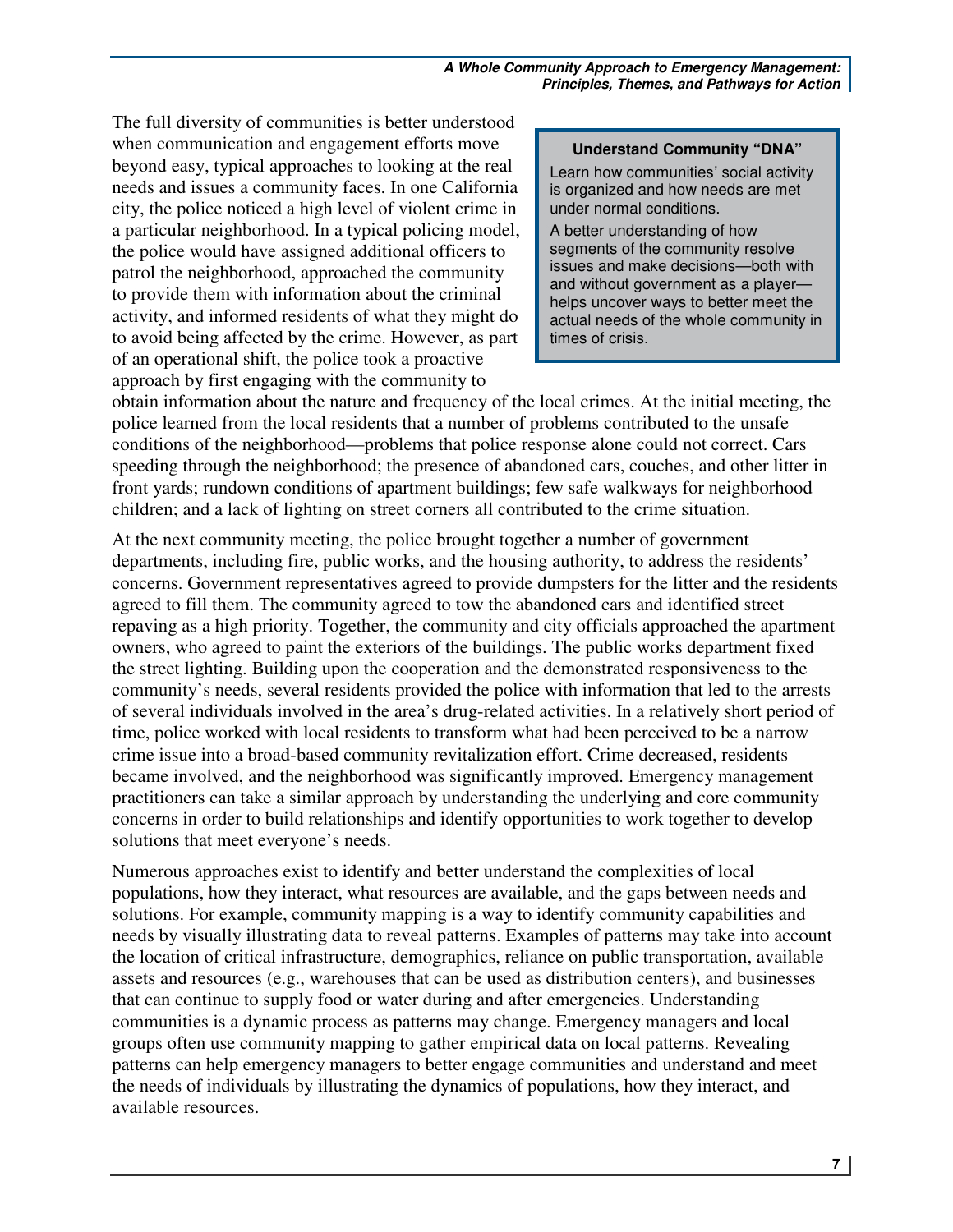One community mapping program that the Washington State Emergency Management Division developed ("Map Your Neighborhood") won FEMA's 2011 Challenge.gov award for addressing community preparedness. This program helps citizens identify the most important steps they need to take to secure their homes and neighborhoods following a disaster. In addition, it helps to identify the special skills and equipment that neighbors possess, the locations of natural gas and propane tanks, and a comprehensive contact list of neighbors who may need assistance, such as older residents, children, and people with disabilities and other access and functional needs.

# <span id="page-11-0"></span>**Recognize Community Capabilities and Needs**

Appreciating the actual capabilities and needs of a community is essential to supporting and enabling local actions. For example, in response to past disasters, meals ready-to-eat (MREs) have been used to feed survivors because these resources were readily available. However, for a large portion of the population, such as children, seniors, or individuals with dietary or health considerations, MREs are not a suitable food source for various reasons, as MREs tend to contain high levels of fat and sodium and low levels of fiber.

A community's needs should be defined on the basis of what the community requires without being limited to what



Figure 4: Fargo, North Dakota, March 23, 2009—Thousands of students and community members work together with the National Guard at the Fargo Dome to make sand bags during a 24-hour operation. Community members have the capabilities to help meet their own emergency needs. Michael Reiger/FEMA

traditional emergency management capabilities can address. By engaging in open discussions, emergency management practitioners can begin to identify the actual needs of the community and the collective capabilities (private, public, and civic) that exist to address them, as the role of government and private and nonprofit sector organizations may vary for each community. The community should also be encouraged to define what it believes its needs and capabilities are in order to fully participate in planning and actions.

Based on a shared understanding of actual needs, the community can then collectively plan to find ways to address those needs. Following the devastating tornadoes in Alabama during the spring of 2011, various agencies, organizations, and volunteers united to locate recovery resources in the community and communicate information about those resources to the public. Two days after the tornadoes, they formed the Alabama Interagency Emergency Response Coordinating Committee. The committee

### **Recognize Community Capabilities and Broaden the Team**

Recognize communities' private and civic capabilities, identify how they can contribute to improve pre- and postevent outcomes, and actively engage them in all aspects of the emergency management process.

was led by representatives from Independent Living Resources of Greater Birmingham, United Cerebral Palsy of Greater Birmingham, and the Alabama Governor's Office on Disability. The committee also included representatives from FEMA and the American Red Cross.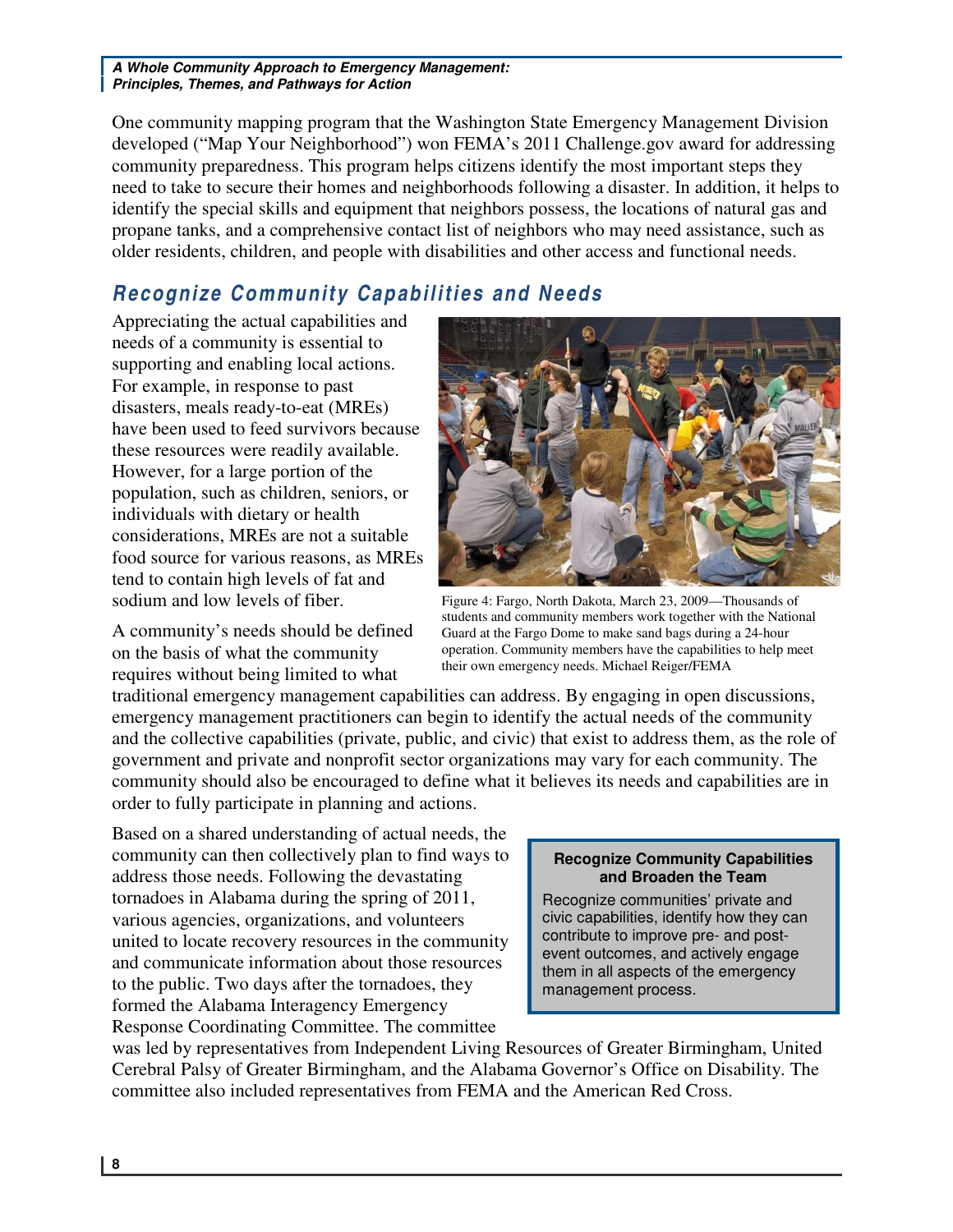A daily conference call was attended by as many as 60 individuals representing agencies that serve individuals with disabilities and chronic illnesses. In addition, volunteers with disabilities continuously scanned broadcast media and printed and electronic newspapers and called agency contacts to obtain the latest information on resources for disaster recovery. For instance, volunteers placed calls to local hospitals and clinics, faith-based organizations, and organizations representing clinical professionals to request help with crisis counseling. Recovery resource information was compiled in an extensive database with entries grouped within the following categories: Red Cross, FEMA, emergency shelters/housing assistance, medication assistance, health care services, mental health support, food assistance, eyewear, communications, computers/Internet, hiring contractors for home repairs, insurance claims, legal aid, vital documents, older adult care, childcare, blood donations, animal shelter and services, and emergency preparation. The Disaster Recovery Resource Database was updated twice daily and information was disseminated in multiple formats (e.g., email attachment, website, hard copy, and telephone).

The committee used local media outlets, state agencies (e.g., health, education, rehabilitation, aging, and mental health), city and county governments, the United Way's 2-1-1 Information & Referral Search website, and nonprofit organizations to disseminate the database to community residents. Independent Living Resources of Greater Birmingham hosted a website with recovery resources presented by category. This collaboration greatly enhanced the delivery of services to individuals with disabilities, as well as older residents.

As a protection effort, some communities have developed self-assessment tools to evaluate how prepared they are for all threats and hazards. One example is a Community Resilience Index (CRI), which was developed by the Gulf of Mexico Alliance's Coastal Community Resilience Priority Issue Team, the Mississippi-Alabama Sea Grant Consortium, and the Louisiana Sea Grant College

#### **Plan for the Real**

Plan for what communities will really need should a severe event occur and not just for the existing resources on hand.

Program in collaboration with 18 communities along the Gulf Coast, from Texas to Florida. It is a self-assessment tool and provides communities with a method of determining if an acceptable level of functionality may be maintained after a disaster. The self-assessment tool can be used to evaluate the following areas to provide a preliminary assessment of a community's disaster resilience: critical infrastructure and facilities, transportation issues, community plans and agreements, mitigation measures, business plans, and social systems. Gaps are identified through this analysis. The CRI helps to identify weaknesses that a community may want to address prior to the next hazard event and stimulates discussion among emergency responders within a community, thus increasing its resilience to disasters. As a result of the initial implementation of the Community Resilience Index (CRI), additional grant funding is being provided by the National Oceanic and Atmospheric Administration (NOAA) Coastal Storms Program to continue to build capacity in the region so facilitators can assist communities in taking the next steps. Under this new grant, facilitators will continue their work by helping communities identify issues and needs in connection with becoming more resilient, create a shared community understanding of the potential extent of future losses, apply strategies to serve near- and long-term mitigation needs, and take the first steps toward adapting to a rise in sea level. This support will be in the form of follow-up training and/or technical assistance.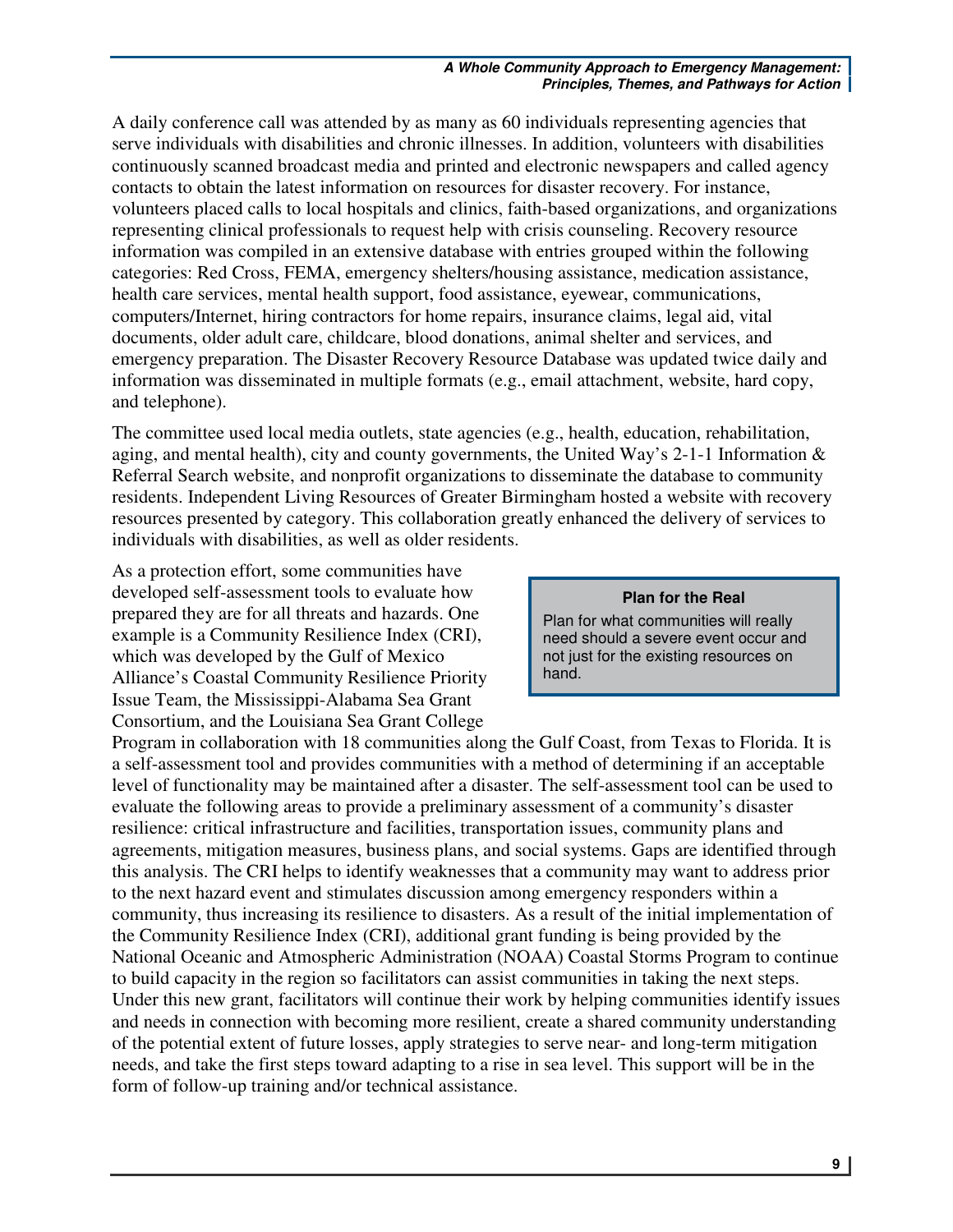## <span id="page-13-0"></span>**Foster Relationships with Community Leaders**

Within every community, there are many different formal and informal leaders, such as community organizers, local council members and other government leaders, nonprofit or business leaders, volunteer or faith leaders, and long-term residents, all of whom have valuable knowledge and can provide a comprehensive understanding of the communities in which they live. These leaders can help identify activities in which the community is already interested and involved as people might be more receptive to preparedness campaigns and more likely to understand the relevancy of emergency management to their lives.

The Colorado Emergency Preparedness Partnership (CEPP) exemplifies the benefits of fostering relationships with community leaders. According to its website, "CEPP is a collaborative enterprise created by the Denver Police Foundation, Business Executives for National Security, and the Philanthropy Roundtable. It is a broad coalition to implement a voluntary, all-hazards partnership between business and government and, to date, is the product of many Colorado partners including leaders of the philanthropic community, Federal, state and local agencies, business, academia, and US Northern Command." CEPP has built these trusted relationships since its inception in 2008. When not responding to a disaster, Colorado Emergency Preparedness Partnership (CEPP) partners remain connected with their network through information bulletins and tap into their capabilities for smaller emergencies and other needs. For example, the police recently needed a helicopter for a murder investigation and they contacted CEPP, a trusted partner, to see if there was one available. Within 30 minutes, three helicopters were offered by three different member organizations.

As suggested previously, disaster-resilient communities are, first and foremost, communities that function and solve problems well under normal conditions. By matching existing capabilities to needs and working to strengthen these resources, communities are able to improve their disaster resiliency. Community leaders and partners can help emergency managers in identifying the changing needs and capabilities that exist in the community. Community leaders can also rally their members to

### **Meet People Where They Are**

Engage communities through the relationships that exist in everyday settings and around issues that already have their attention and drive their interactions. Connect the social, economic, and political structures that make up daily life to emergency management programs.

join community emergency management efforts and to take personal preparedness measures for themselves and their families. The inclusion of community leaders in emergency management training opportunities is a way to reach individuals, as these leaders can pass preparedness information to their members. They can be a critical link between emergency managers and the individuals they represent. Many emergency management agencies, such as the New York City Office of Emergency Management, include their private sector partners in regular exercises, sustaining and strengthening their relationships in the process.

For example, central Ohio is home to the country's second-largest Somali population. The Mid-Ohio Regional Planning Commission has been working to gather information about this group's preferred communication methods, traditions, behaviors, and customs in order to appropriately plan for its needs in the event of an emergency. The Somali population requested that planners include the Somali community leaders in emergency preparedness and response efforts because they were the foremost sources of trustworthy communication. Both emergency managers and the community benefit from developing these trusted relationships.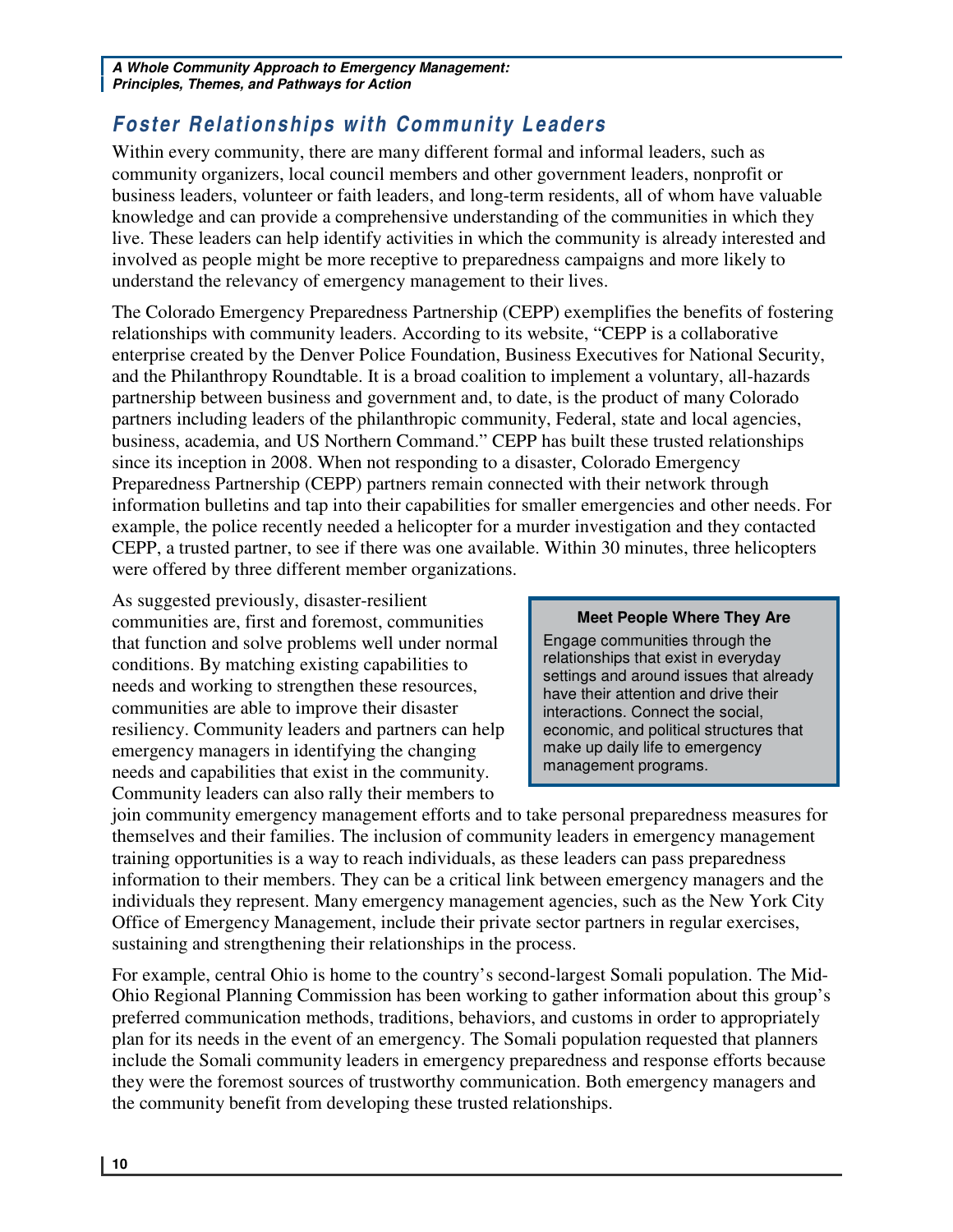Trust is a recurring theme that underpins healthy and strong communities. It acts as the glue that holds different groups together, strengthens and sustains solidarity, and supports the means for collective action. It is crucial that partnerships are based on trust and not on fear or competition to ensure the success of the Whole Community approach. Building social trust requires more than conventional outreach focused on "trust issues"; it requires collaborating with communities in joint activities designed to address specific local problems. As emergency managers and community leaders work together to

#### **Build Trust through Participation**

Successfully collaborating with community leaders to solve problems for non-emergency activities builds relationships and trust over time.

As trust is built, community leaders can provide insight into the needs and capabilities of a community and help to ramp up interest about emergency management programs that support resiliency.

solve problems, trusted relationships are formed as they learn to support and rely on one another. Fostering relationships and collaborating with community leaders is a way to build trust within the broader community as they are the links to individual community members. To this end, it is important that the government and its partners are transparent about information sharing, planning processes, and capabilities to deal with all threats and hazards.

## <span id="page-14-0"></span>**Build and Maintain Partnerships**

While certainly not a new concept, building relationships with multiorganizational partnerships and coalitions is an exemplary organizing technique to ensure the involvement of a wide range of local community members. The collective effort brings greater capabilities to the initiatives and provides greater opportunities to reach agreement throughout the community and influence others to participate and support activities. The critical step in building these partnerships is to find the overlapping and shared interests around which groups and organizations are brought together. Equally important is to sustain the motivations and incentives to collaborate over a long period of time while improving resilience through

 $\overline{a}$ 



Figure 5: Tuscaloosa, Alabama, June 9, 2011—The Japanese International Cooperation Agency made a donation of several pallets of blankets to representatives from several faith-based and volunteer organizations. The donation came in the wake of the April tornados that hit the southeast. Tim Burkitt /FEMA

increased public-private partnership. As FEMA Administrator Craig Fugate stated at the first *National Conference on Building Resilience Through Public-Private Partnerships*, "We cannot separate out and segment one sector in isolation; the interdependencies are too great.… We want the private sector to be part of the team and we want to be in the situation where we work as a team and not compete with each other."<sup>[8](#page-14-1)</sup>

<span id="page-14-1"></span><sup>&</sup>lt;sup>8</sup> Administrator Craig Fugate, Federal Emergency Management Agency, First National Conference on Building Resilience through Public-Private Partnerships, August 2011.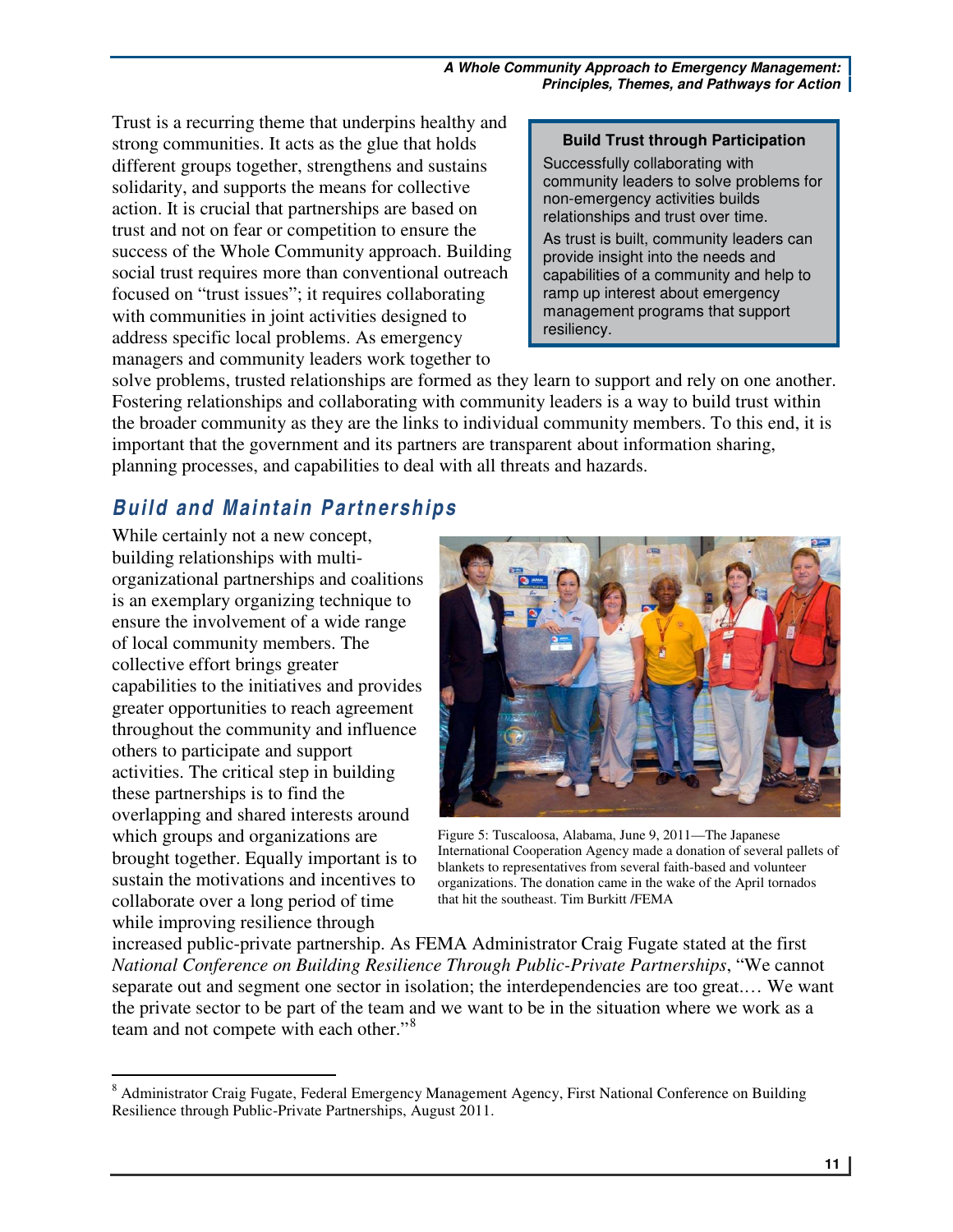Businesses play a key role in building resilient communities. As businesses consider what they need to do to survive a disaster or emergency, as outlined in their business continuity plans, it is equally important that they also consider what their customers will need in order to survive. Without customers and employees, businesses will fail. The ongoing involvement of businesses in preparedness activities paves the way to economic and social resiliency within their communities.

An example of a public-private partnership that successfully negotiated difficult community political and economic dynamics comes from Medina County, just southwest of Cleveland, Ohio. Like so many urban areas, expansion into rural areas placed new demands on water supplies. Some homebuilders initially wanted to develop large plots that would require filling in existing wetlands and natural floodplains. The building plans also required firefighting services to truck in large amounts of water in the event of an incident.

A broad-based coalition that included the local government, county floodplain manager, planning commission, homebuilders association, and emergency manager came together to spearhead a process to promote development in the county while protecting water supplies and preserving wetlands and ponds. The partnership achieved a building standard that allowed builders to develop their desired housing design but also required them to build ponds and wetlands within each housing subdivision in an effort to sustain water supplies and allow for improved fire protection and floodplain management. The zoning and land use mitigation efforts promoted and protected the health, safety, and welfare of the residents by making the community less susceptible to flood and fire damage.

Working as a public-private partnership enabled the participants to reach an agreement and institutionalize it through cooperative legal processes. Mutual interests and priorities brought this otherwise disparate group together to form a productive partnership.

### **Partners to Consider Engaging**

- Community councils
- Volunteer organizations (e.g., local Voluntary Organizations Active in Disaster, Community Emergency Response Team programs, volunteer centers, State and County Animal Response Teams, etc.)
- **Faith-based organizations**
- **Individual citizens**
- Community leaders (e.g., representatives from specific segments of the community, including seniors, minority populations, and non-English speakers)
- **Disability services**
- School boards
- **Higher education institutions**
- **Local Cooperative Extension** System offices
- Animal control agencies and animal welfare organizations
- Surplus stores
- Hardware stores
- Big-box stores
- Small, local retailers
- Supply chain components, such as manufacturers, distributors, suppliers, and logistics providers
- Home care services
- Medical facilities
- Government agencies (all levels and disciplines)
- **Embassies**
- **Local Planning Councils (e.g.,** Citizen Corps Councils, Local Emergency Planning Committees)
- Chambers of commerce
- **Nonprofit organizations**
- Advocacy groups
- Media outlets
- **Airports**
- **Public transportation systems**
- Utility providers
- And many others…

Partnerships are attractive when all parties benefit from the relationship. The State of Florida established a team dedicated to business and industry. This dedicated private sector team is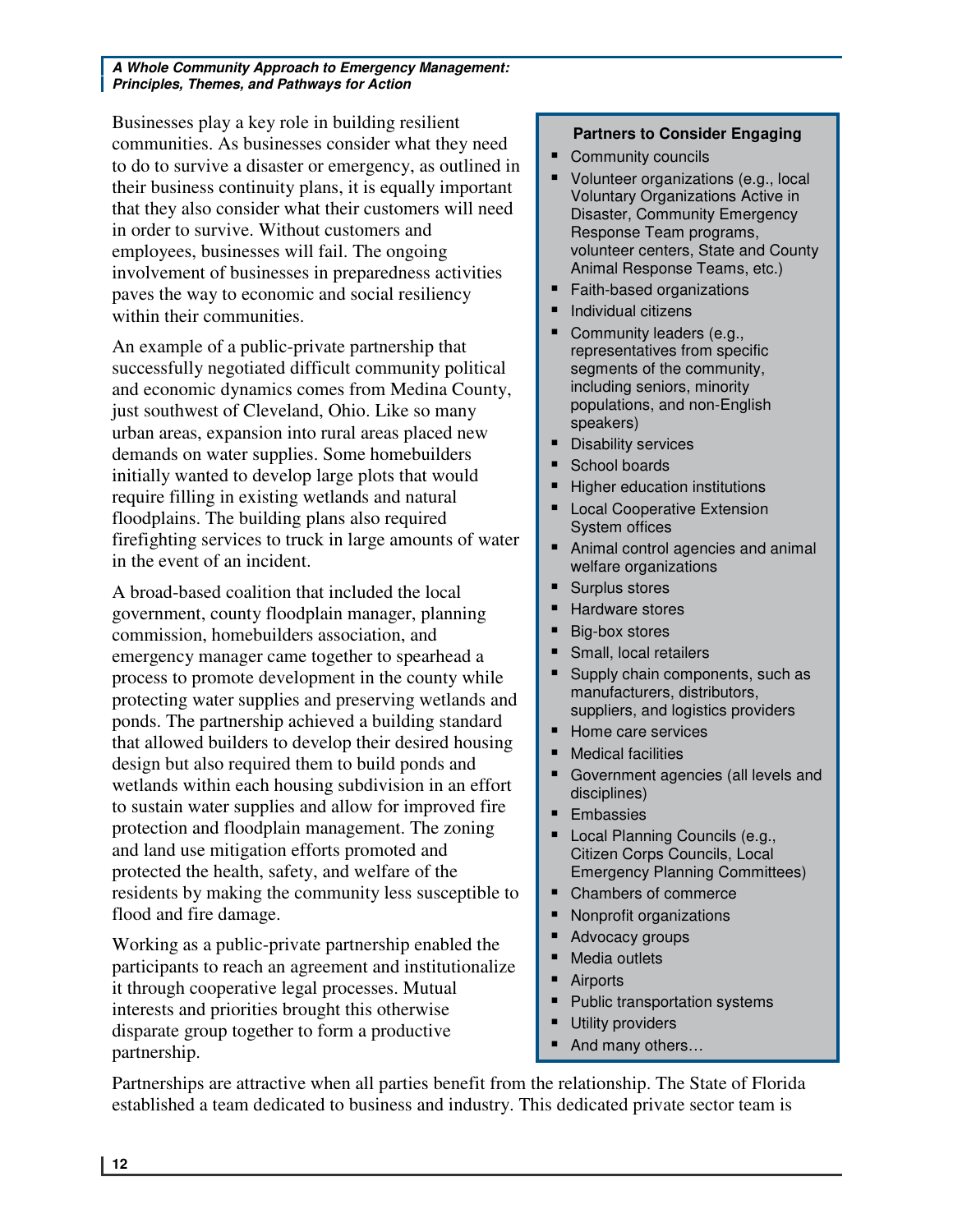composed of various state agencies/organizations and business support organizations. The purpose of this team is to coordinate with local, tribal, state, territorial, and Federal agencies to provide immediate and short-term assistance for the needs of business, industry, and economic stabilization, as well as longterm business recovery assistance. The private sector team's preparedness and response assistance may include accessing financial, workforce, technical, and community resources. Local jurisdictions in the state are also incorporating this concept into their planning processes. Such partnerships help get businesses

#### **Create Space at the Table**

Open up the planning table and engage in the processes of negotiation, discussion, and decision making that govern local residents under normal conditions.

Encourage community members to identify additional resources and capabilities. Promote broader community participation in planning and empower local action to facilitate buy-in.

back up and running quickly after a disaster so they can then assist with the response and recovery efforts.

Throughout 2011, the Miami-Dade County Department of Emergency Management, in partnership with Communities United Coalition of Churches, the American Red Cross--South Florida Region, FEMA, Islamic Schools of South Florida and many others, conducted a pilot effort to identify what works and what does not work in engaging the whole community in emergency preparedness, response, and recovery. The following seven target population groups were chosen: low-income and disadvantaged residents, seniors, immigrants and those with limited English-speaking abilities, those of minority faith traditions, disabled people, youth, and the homeless. Given the size, diversity (e.g., ethnicity, religion, and age), and breadth of experience of Miami-Dade County Emergency Management, many lessons could be learned by focusing Whole Community efforts on this geographic area. Most notably, the pilot identified previously unknown assets that the target population groups could bring to an emergency situation, which resulted in the following developments:

- A network of 25 newly affiliated groups now partnering with emergency management and the Red Cross;
- Identification of 65 houses of worship, community groups, and religious broadcasters who can support disaster communications and language translation;
- New capacity to serve 8,000 survivors;
- Nine facilities already in the community identified as potential new sites for feeding and sheltering; and
- Five existing facilities identified as new points of distribution for commodities.

Following the pilot and despite significant budget cuts, Miami-Dade emergency management officials established a team of people to work over the next two years to institutionalize Whole Community into the way the department thinks, plans, and acts.

Once partnerships have been established, relationships like the ones created in Miami-Dade can be sustained through regular activities. Community ownership of projects will help ensure continued involvement and progress in the future. Furthermore, engaging community members through routine resilience-building activities, such as business continuity-related exercises, will ensure they can be activated and sustained during emergencies.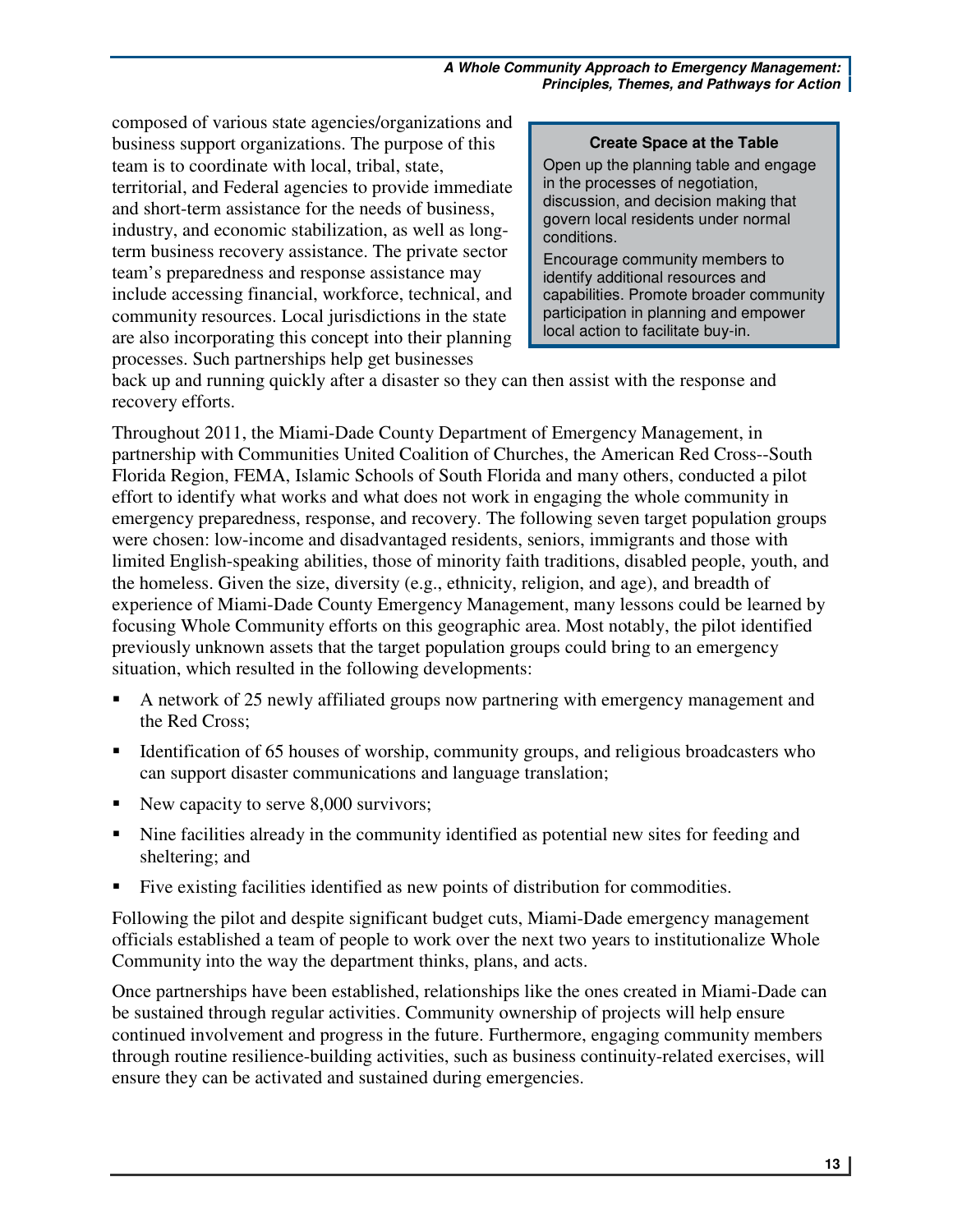Including partners such as representatives from for-profit and nonprofit private sector organizations and individuals from the community in preparedness activities (e.g., emergency management exercises) is a way to maintain momentum. One key aspect of maintaining partnerships is to set up regular means of communication with community groups and local leaders, such as through newsletters, meetings, or participating volunteers, to ensure that they stay informed about and engaged in emergency management activities. The Agua Caliente Band of Cahuilla Indians sends out a monthly outreach newsletter that includes emergency preparedness updates. Contact information is provided in the newsletter to encourage community members to provide feedback on emergency management programs. The tribe also uses social media applications like Twitter and Facebook to update the community on emergency management issues and programs.

Emergency managers can continue to build and maintain partnerships that emerge during the response phase, enabling a better response when another disaster strikes. For example, Support Alliance for Emergency Readiness Santa Rosa (SAFER) is a network of organizations committed to serving actively during disasters. It was developed to bring together local businesses and faith-based and nonprofit organizations to provide more efficient service to disaster survivors after Hurricane Ivan devastated northwest Florida. The network's coordinating efforts were aimed specifically at eliminating unnecessary duplication of effort.

During non-emergency periods, SAFER works closely with other agencies to address the needs of the county's impoverished and vulnerable populations. In connection with this, SAFER helps families who lose their homes to fire, replenishes local food pantries, and provides cold weather shelters to the homeless. The relationships it forms while serving community residents daily provides the foundation for collective action when disaster strikes.

## <span id="page-17-0"></span>**Empower Local Action**

Recognition that government at all levels cannot manage disasters alone means that communities need the opportunity to draw on their full potential to operate effectively. Empowering local action requires allowing members of the communities to lead—not follow—in identifying priorities, organizing support, implementing programs, and evaluating outcomes. The emergency manager promotes and coordinates, but does not direct, these conversations and efforts. Lasting impacts of long-term capacity building can be evident in an evolving set of civic practices and habits among leaders and the public that become embedded in the life of the community. In this regard, the issue of social capital becomes an important part of encouraging communities to own and lead their own resilience activities.<sup>[9](#page-17-1)</sup> Furthermore, community ownership of projects provides a powerful incentive for sustaining action and involvement.

In May 2011, a devastating tornado struck Joplin, Missouri, leading to the development of the Citizens Advisory Recovery Team (CART). CART is composed of city officials, business leaders, community leaders, and residents whose shared purposes are to engage residents to determine their recovery vision and share that vision with the community; provide a systematic way to address recovery through a planning process; and bring all segments of the community

<span id="page-17-1"></span> $\overline{a}$ <sup>9</sup> "By analogy with notions of physical capital and human capital—tools and training that enhance individual productivity—'social capital' refers to features of social organization such as networks, norms, and social trust that facilitate coordination and cooperation for mutual benefit." Putnam, Robert D., "Bowling Alone: America's Declining Social Capital," Journal of Democracy 6:1, Jan 1995, 65-78, p. 67.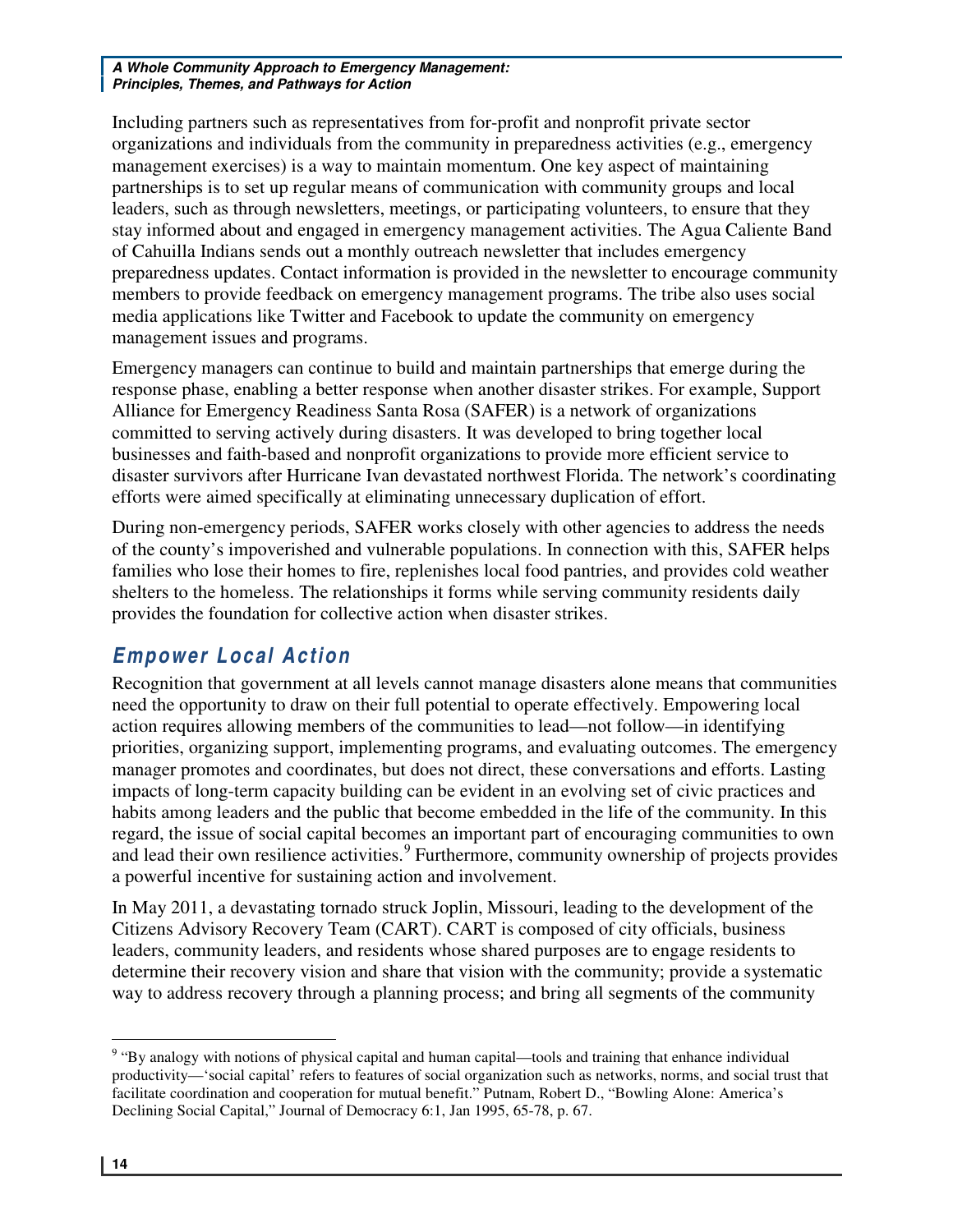together to share information and work together.<sup>[10](#page-18-0)</sup> Shortly after the tornado, CART, with support from FEMA's Long-Term Recovery Task Force, Housing and Urban Development, Environmental Protection Agency, and the American Institute of Architects, conducted extensive public input and community sessions to discuss: housing and neighborhoods, schools and community facilities, infrastructure and environment, and economic development. All of the ideas and comments from these meetings were used to draft a recovery vision as well as goals and project concepts. Recommendations were then presented to the City Council in November 2011.

Similarly, following the 2008 flood in Cedar Rapids, Iowa, the city came together to identify the capabilities of agencies and organizations that could assist with the recovery. Representatives from state, county, and city governments, the chamber of commerce, schools, businesses, faithbased organizations, nonprofit organizations, and neighborhood associations, many of which were involved in the response to the flood, formed the Recovery and Reinvestment Coordinating Team (RRCT). They explicitly forged the partnership to help create a framework for recovery that would include the broad interests of the entire area.

The RRCT organized open houses and general public meetings for hundreds of residents and business owners in an effort to develop a community-wide discussion on the priorities for long-term revitalization and investment in the city. They also focused the public discussions on the need to integrate the revitalization plan with a flood protection plan. Out of these efforts, the RRCT established the Neighborhood Planning Process to

-

#### **Let Public Participation Lead**

Enable the public to lead, not follow, in identifying priorities, organizing support, implementing programs, and evaluating outcomes. Empower them to draw on their full potential in developing collective actions and solutions.

oversee the city's post-flood Reinvestment and Revitalization Plan. The Reinvestment and Revitalization Plan included area action plans, goals, timelines, and redevelopment strategies for all ten affected neighborhoods, ultimately turning the recovery effort into an opportunity for redesigning and revitalizing the city.

Strengthening the government's relationship with communities should be based on support and empowerment of local collective action, with open discussion of the roles and responsibilities of each party. This vision should be clearly conveyed so that participating organizations can commit adequate resources over the long term and have a clear understanding of what the desired outcomes will be. Engaging members of communities as partners in emergency planning is critical to developing collective actions and solutions.

Two consecutive tragedies involving youth in a city in Colorado caused community members to recognize a need to better educate their youth on emergencies. A local fire department battalion chief helped form a small group of volunteers from the fire and police departments, enlisted support from a local television station's meteorologist, and began offering clinics and classes. Other agencies joined the effort and the group also began offering a Youth Disaster Training program for teenagers, hoping to engage the younger population in a broader, more meaningful experience through which emergency management skills and knowledge could easily be learned. The organizers found that when the teen participants became involved, the program's learning

<span id="page-18-0"></span><sup>&</sup>lt;sup>10</sup> Citizens Advisory Recovery Team. Listening to Joplin: Report of the Citizens Advisory Recovery Team, Nov. 2011.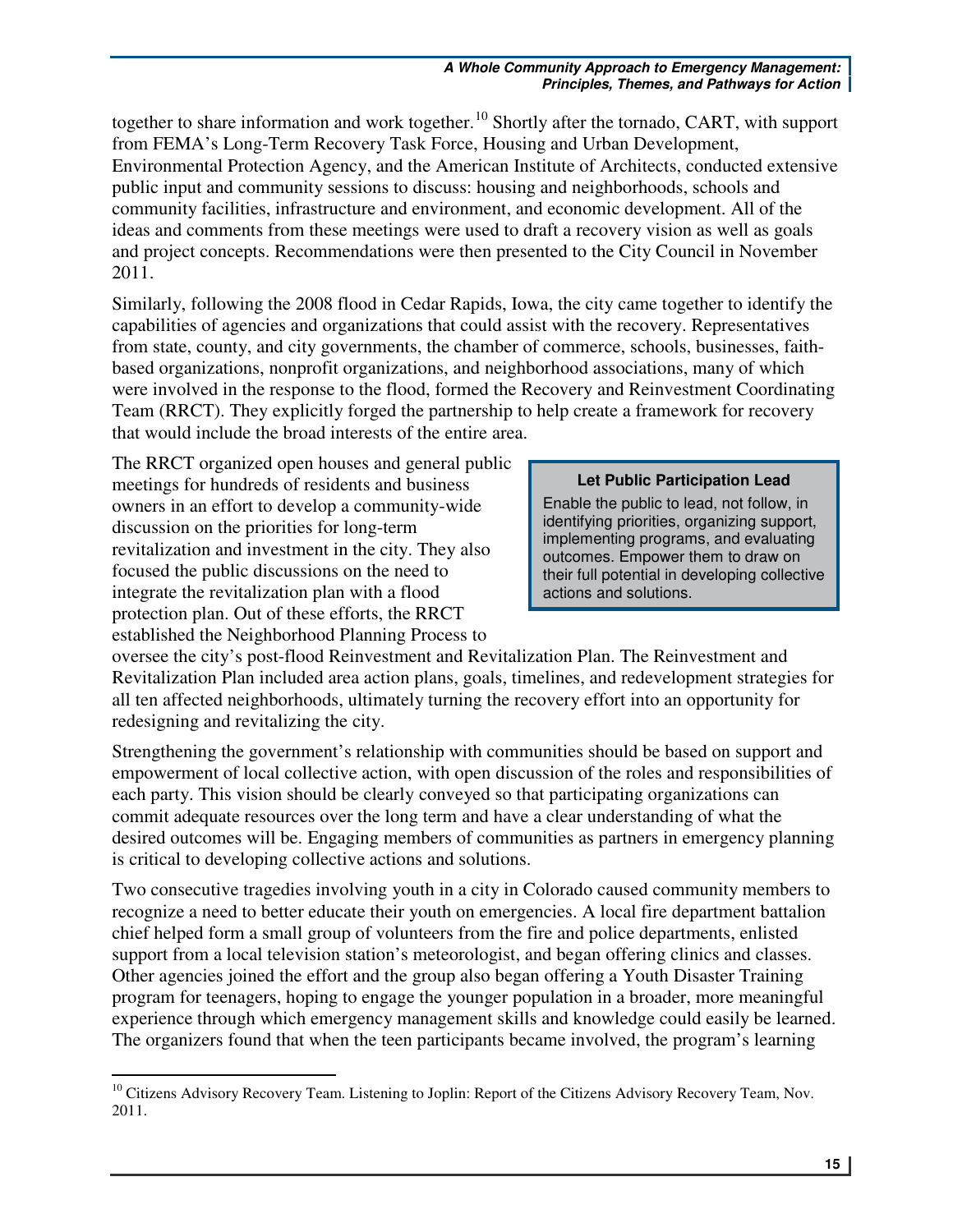objectives and training approach were transformed from what had initially been envisioned. The teens rejected the program's original logo and redesigned it to be more meaningful to their peers. The teens also pressed for a different type of instruction. They wanted to hear from people who had actually survived a disaster and learn what the experience was like and how the survivors and relatives of victims felt afterward.

The Youth Disaster Training program became such a success that requests to participate quickly outstripped the available and planned resources. Other organizations, including public school leaders, state agencies, and other organizations, joined in. The teenagers brought their parents, informed their friends, and participated in activities such as a career development session during which they met emergency managers from the health, fire, and police departments, as well as the National Oceanic and Atmospheric Administration (NOAA) and FEMA. As a result of the summer program, the teenagers became empowered to voice their needs and interests and design and implement the best ways to fulfill them.

Empowering local action is especially important in rural communities where there tends to be less infrastructure (e.g., telecommunications, public transportation, and health services) and where emergency managers are often part-time employees who are also responsible for areas outside of emergency management. Rural communities understand that the social capital found in local volunteer organizations and individuals is necessary for preparing for and responding to unique rural threats such as agroterrorism. The Agrosecurity Committee of the Extension Disaster Education Network (EDEN) has established the Strengthening Community Agrosecurity Planning (S-CAP) workshop series to address challenges concerning the protection of agriculture and the food supply. Workshop participants include a wide range of community representatives (e.g., local emergency management and public health personnel, first responders, veterinarians, producers/commodity representatives, and agribusinesses). They come together to address the issues relevant to their specific agricultural vulnerabilities. The workshops help guide local Extension personnel and other community partners in developing the agricultural component of their local emergency operations plan to help safeguard the community's agriculture, food, natural resources, and pets. The workshops empower communities to build on their capacity to handle agricultural incidents through improved networking and team building.

## <span id="page-19-0"></span>**Leverage and Strengthen Social Infrastructure, Networks, and Assets**

Leveraging and strengthening existing social infrastructure, networks, and assets means investing in the social, economic, and political structures that make up daily life and connecting them to emergency management programs. A community in general consists of an array of groups, institutions, associations, and networks that organize and control a wide variety of assets and structure social behaviors. Local communities have their own ways of organizing and managing this social infrastructure. Understanding how communities operate under normal conditions (i.e., before a disaster) is critical to both immediate response and long-term recovery after a disaster. Emergency managers can strengthen existing capabilities by participating in discussions and decision-making processes that govern local residents under normal conditions and aligning emergency management activities to support community partnerships and efforts. Emergency managers can engage with non-traditional partners within their communities to build upon these day-to-day functions and determine how they can be leveraged and empowered during a disaster.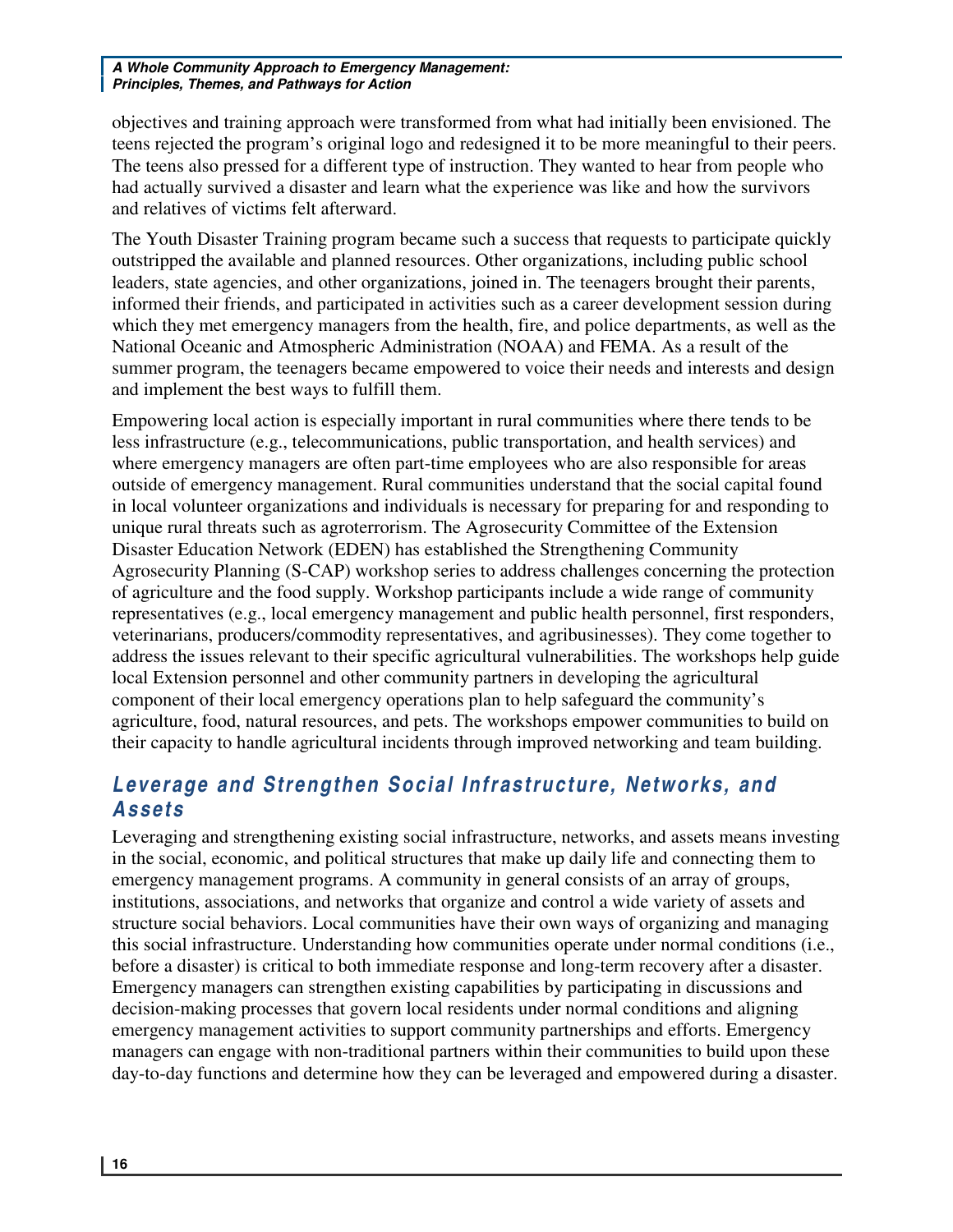Communities are extremely resourceful in using what is available—in terms of funding, physical materials, or human resources—to meet a range of day-to-day needs. Whether relying on

donations and volunteers to stock a local food bank or mobilizing neighbors to form "watch groups" to safeguard children playing in public parks, communities have a great capacity for dealing with everyday challenges. There are opportunities for government to support and strengthen these pathways, such as providing planning spaces where people can meet and connect, providing resources to support local activities, and creating new partnerships to expand shared resources. Enhancing the successful, everyday activities in communities will empower local populations to define and communicate their needs, mediate challenges and disagreements, and participate in local organizational decision making. As a result, a culture of shared responsibility and decision making emerges, linking communities and leaders in tackling problems of common concern.



Figure 6: Margaretville, New York, September 4, 2011—Volunteers came to help residents remove mud and salvage belongings from homes ruined by floodwaters on "Labor for Your Neighbor" weekend events following Hurricane Irene. Elissa Jun/FEMA

For example, the protection and resilience of the Nation's critical infrastructure is a shared responsibility involving all levels of government and critical infrastructure owners and operators. Prevention, protection, mitigation, response, and recovery efforts relating to the Nation's infrastructure are most effective when there is full participation of government and industry partners. The mission suffers (i.e., full benefits are not realized) without the robust participation of a wide array of partners.

Following September 11, 2001, communities discovered that partnerships with local rail enthusiasts can help strengthen the security of the Nation's rail network. Across the United States, thousands of rail enthusiasts, or "rail fans," enjoy a hobby that takes them to public spots alongside rail yards where they watch and photograph trains. Rail fans are drawn from across a community's social and demographic landscape. However, the heightened security measures that followed the terrorist attacks of September 11, 2001, resulted in law enforcement and rail security police becoming suspicious of rail fans photographing busy locations where commuter and freight trains clustered.

After two rail fans were detained by local police for taking pictures of trains, a public outcry arose from rail fans online and their national associations. Across the country, rail fans insisted that they were far from being a threat to security and were actually one of the rail network's best security assets because they were routinely in a position to observe suspicious behavior. A coalition of senior police officers, rail fans, and local elected leaders convened to review and resolve the conflict. The controversy subsided as police acknowledged the rights of rail fans to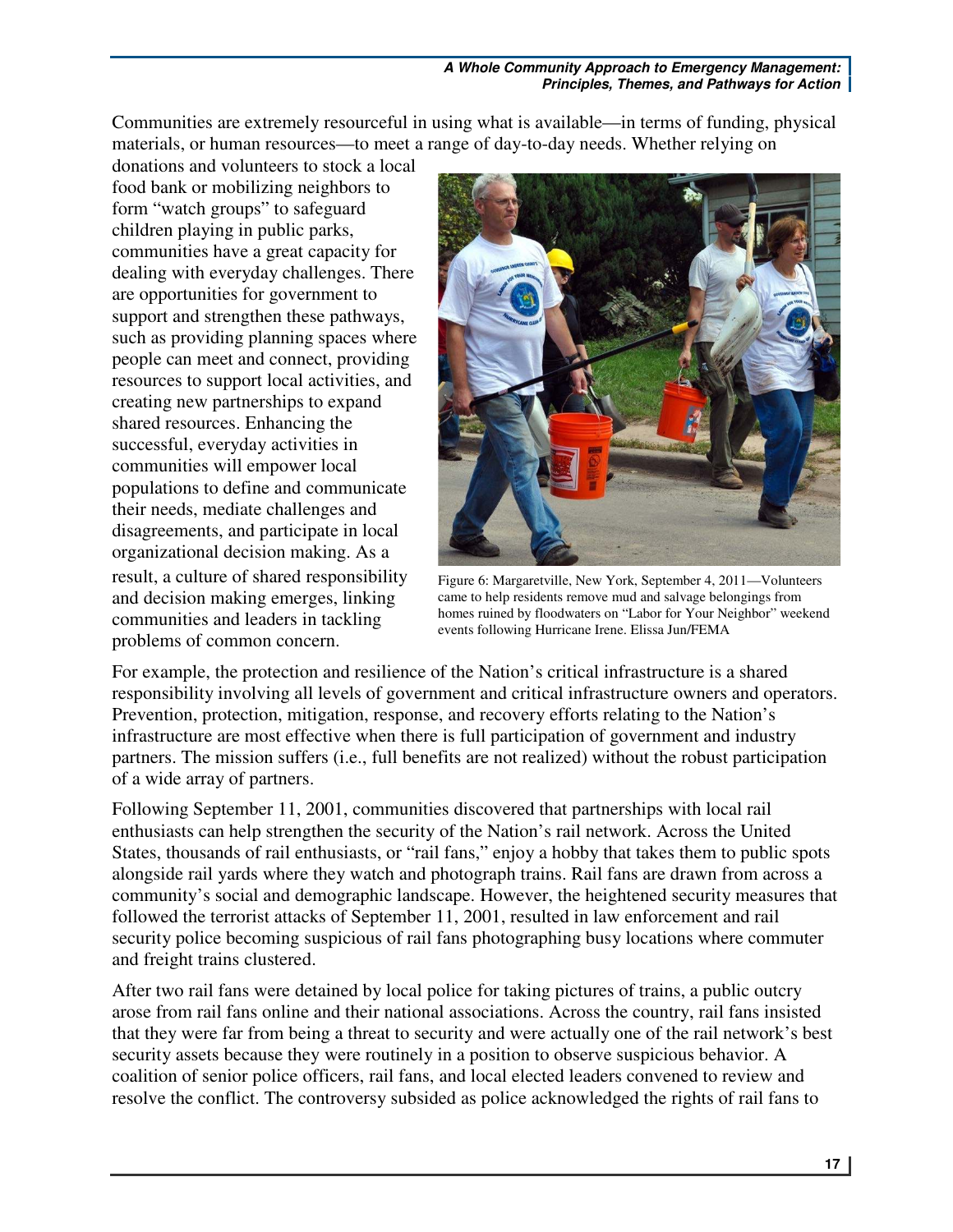photograph trains from public locations and the rail fans publicly embraced the need for greater security around rail yards. Rail fans offered to help keep America's rail network safe from vandalism, terrorism, and other incidents by reporting situations that appeared to be out of the ordinary.

BNSF Railway, one of the largest freight rail companies in North America, developed a community-based rail fan reporting program called Citizens for Rail Security. This program includes a web-based reporting system in which rail fans can enter a minimal amount of their personal information, generate an official identification card, and receive guidelines on how to report any suspicious activities or potential security breaches.

Experiences in Haiti after the catastrophic earthquake in 2010 also underscore the value of leveraging existing social infrastructure. A research team that had worked for months after the disaster identified two different types of social and organizational networks providing aid to earthquake survivors.<sup>[11](#page-21-0)</sup> One network consisted of large relief agencies that focused on transporting a large volume of humanitarian aid from outside the country and into the disaster area. The second type of network involved pre-existing social groups that routinely worked with and inside local Haitian neighborhoods to provide basic social services.

The network of large relief agencies had to create systems and gather manpower and equipment to distribute the aid, whereas the second group that used pre-existing social groups already had systems, manpower, and equipment in place. The unfamiliar network of large relief agencies was also plagued by aggression and theft by the locals, which the familiar

### **Strengthen Social Infrastructure**

Align emergency management activities to support the institutions, assets, and networks that people turn to in order to solve problems on a daily basis.

pre-existing social groups did not experience. Since the network of pre-existing social groups routinely worked with and inside local Haitian neighborhoods to provide basic social services, they were trusted and had detailed knowledge of local conditions, which allowed them to anticipate local needs accurately and provide the aid required. Since they knew the actual amount of resources needed, they did not rely on large convoys that would be tempting to vandals.

Many of the problems encountered in providing aid to Haiti resemble difficulties faced in other large-scale emergency response operations. Problems did not occur because of an absolute shortage of supplies or slow responses. Rather, they resulted from failures to connect with and benefit from the strengths of existing, familiar patterns of community interaction and assistance.

One reason why local community organizations are effective during emergencies is that they are rooted in a broad-based set of activities that address the core needs of a community. They are of, by, and with the community. They may be, for instance, involved in feeding and sheltering the homeless or working with children in after-school programs. They also remain visible in the community, communicating regularly with local residents about issues of immediate concern, as well as more distant emergency management interests.

<span id="page-21-0"></span><sup>&</sup>lt;u>.</u>  $<sup>11</sup>$  Holguín-Veras, José, Ph.D., et al., "Field Investigation on the Comparative Performance of Alternative</sup> Humanitarian Logistic Structures after the Port au Prince Earthquake: Preliminary Findings and Suggestions," March 2, 2011.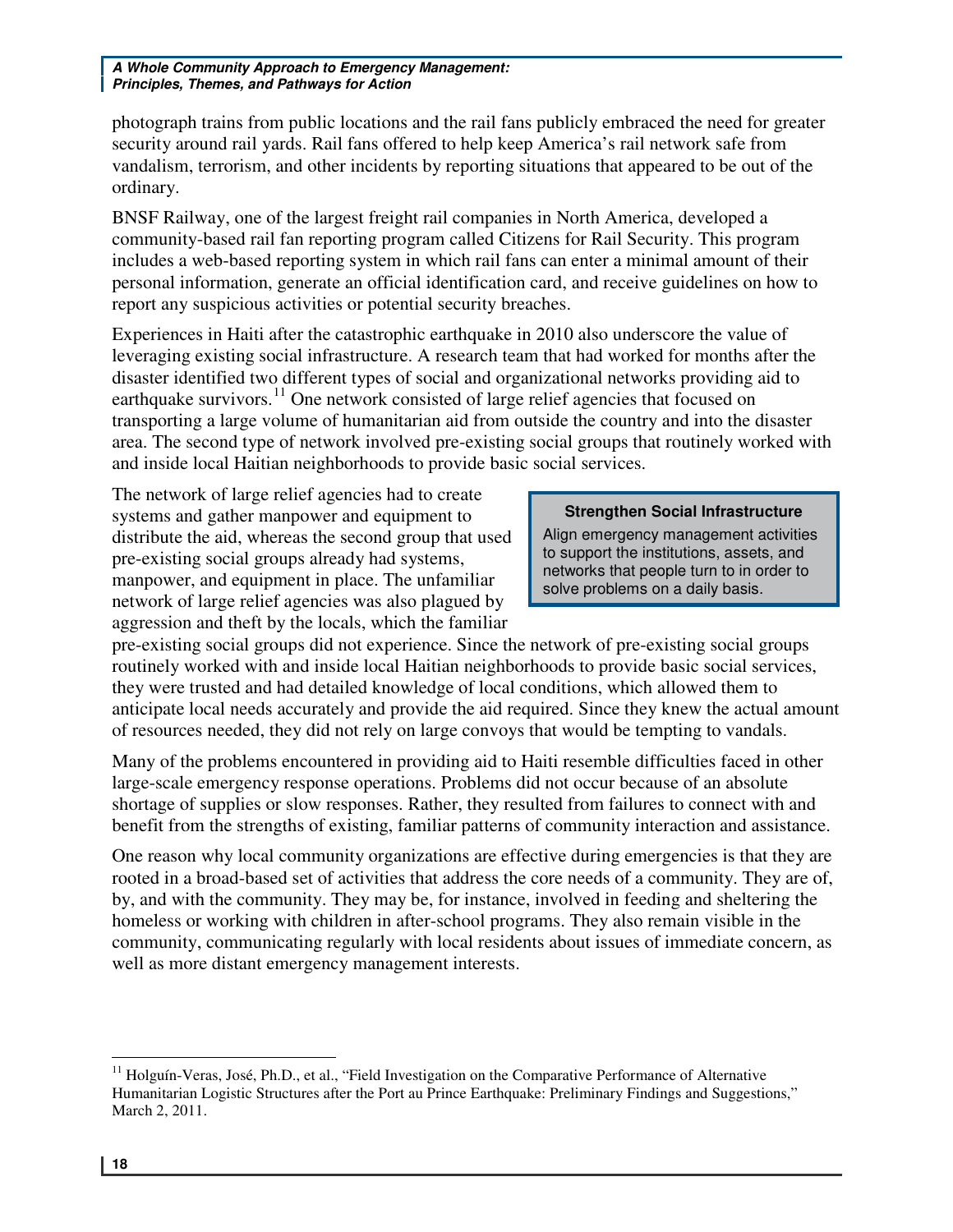# <span id="page-22-0"></span>**Pathways for Action**

While there are many similarities that most communities share, communities are ultimately complex and unique. Ideas that work well in one community may not be feasible for another due to local regulations, available funding, demographics, geography, or community culture, for example. Some communities have fully integrated Whole Community concepts into their operations. For other communities, this is a new concept that they are hearing about for the first time. If this concept is familiar to you, think about what you can teach and share with others. On the other hand, if you are looking to begin a Whole Community approach or expand existing programs, the following questions and bullets may help get you started.

What follows are ideas and recommendations that were collected as part of the national dialogue during facilitated group discussions with emergency management practitioners from nonprofit organizations, academia, private sector organizations, and all levels of government. These recommendations are by no means exhaustive, but are intended to help you think about ways in which you can establish or broaden a Whole Community practice of emergency management within your community.

How can we better understand the actual needs of the communities we serve?

- Educate your emergency management staff on the diversity of the community and implement cultural competence interventions, such as establishing a relationship with a multi-lingual volunteer to help interact with the various groups.<sup>[12](#page-22-1)</sup>
- **EXECUTE:** Learn the demographics of your community. Develop strategies to reach community members and engage them in issues that are important to them.
- Know the languages and communication methods/traditions in the community—not only what languages people speak and understand, but how they actually exchange new information and which information sources they trust.
- Know where the real conversations and decisions are made. They are not always made at the council level, but at venues such as the community center, neighborhood block parties, social clubs, or places of worship. Tap into these opportunities to listen and learn more about the community. For example, homeowner association quarterly meetings (social or formal) may serve as opportunities to identify current community issues and concerns and to disseminate important public information.

What partnerships might we need in order to develop an understanding of the community's needs?

 Identify a broad base of stakeholders, including scout troops, sports clubs, home school organizations, and faith-based and disability communities to identify where relationships can be built and where information about the community's needs can be shared. Partner with groups that interact with a given population on a daily basis, such as first responders, places of worship, niche media outlets, and other community organizations. These

<span id="page-22-1"></span> $\overline{a}$ <sup>12</sup> For more information on cultural competence interventions, see Betancourt, J., et al., "Defining Cultural Competence: A Practical Framework for Addressing Racial/Ethnic Disparities in Health and Health Care," Public Health Reports, 2003, Vol. 118.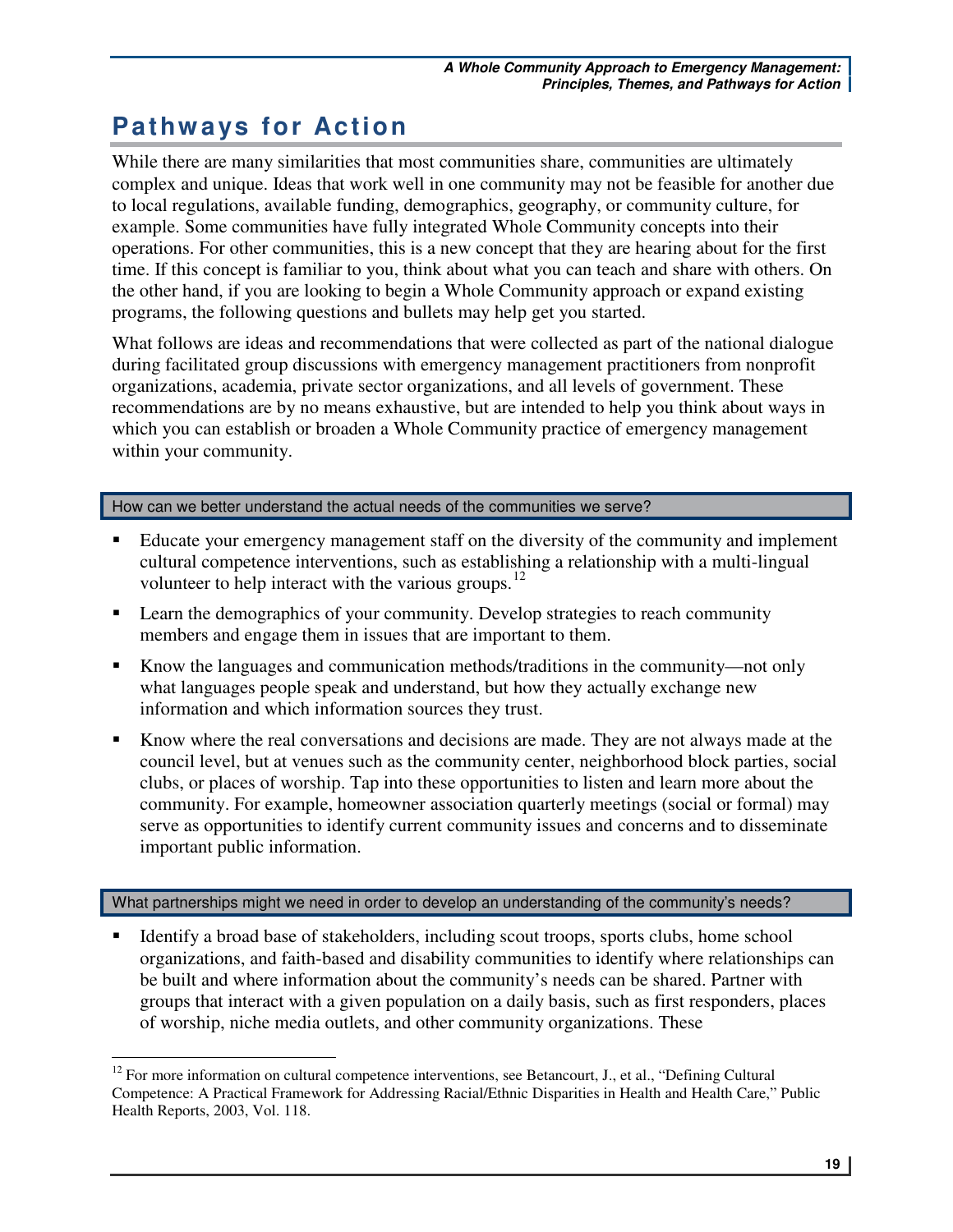groups/organizations have already established trust within the community and can act as liaisons to open up communication channels.

 Every year, foreign-born residents and visitors are among those affected by disasters in our country. Reach out to local foreign country representatives through consulates or embassies to incorporate international partners in a Whole Community approach to domestic disasters.

How do we effectively engage the whole community in emergency management to include a wide breadth of community members?

- Reach out and interact with your Citizen Corps Council (or similar organization) to inquire about groups that are currently involved in emergency planning, as well as groups that are not involved but should be. Citizen Corps Councils facilitate partnerships among government and nongovernmental entities, including those not traditionally involved in emergency planning and preparedness. Additionally, Councils involve community members in order to increase coordination and collaboration between emergency management and key stakeholders while increasing the public's awareness of disasters.
- Strive to hire a diverse staff that is representative of the community.
- Maintain ongoing, clear, and consistent communication with all segments of the community by using vocabulary that is understood and known by those members.
- Discuss how organizations can have a formal role in the community's emergency plan and, when feasible, include them in training activities and exercises.
- Use the power of social media applications (e.g., Facebook and Twitter) to disseminate messages, create two-way information exchanges, and understand and follow up on communication that is already happening within the community.
- Involve children and youth through educational programs and activities centered on individual, family, and community preparedness.
- Develop recovery plans with full participation and partnership within the full fabric of the community.
- Incorporate emergency planning discussions into the existing format of community meetings. Multi-purpose meetings help increase participation, especially in communities where residents must travel long distances to attend such meetings.
- Identify barriers to participation in emergency management meetings (e.g., lack of childcare or access to transportation, and time of the meeting) and provide solutions where feasible (e.g., provide childcare, arrange for the meeting to be held in a location accessible by public transportation, and schedule for after-work hours).
- Consider physical, programmatic, and communication access needs of community members with disabilities when organizing community meetings.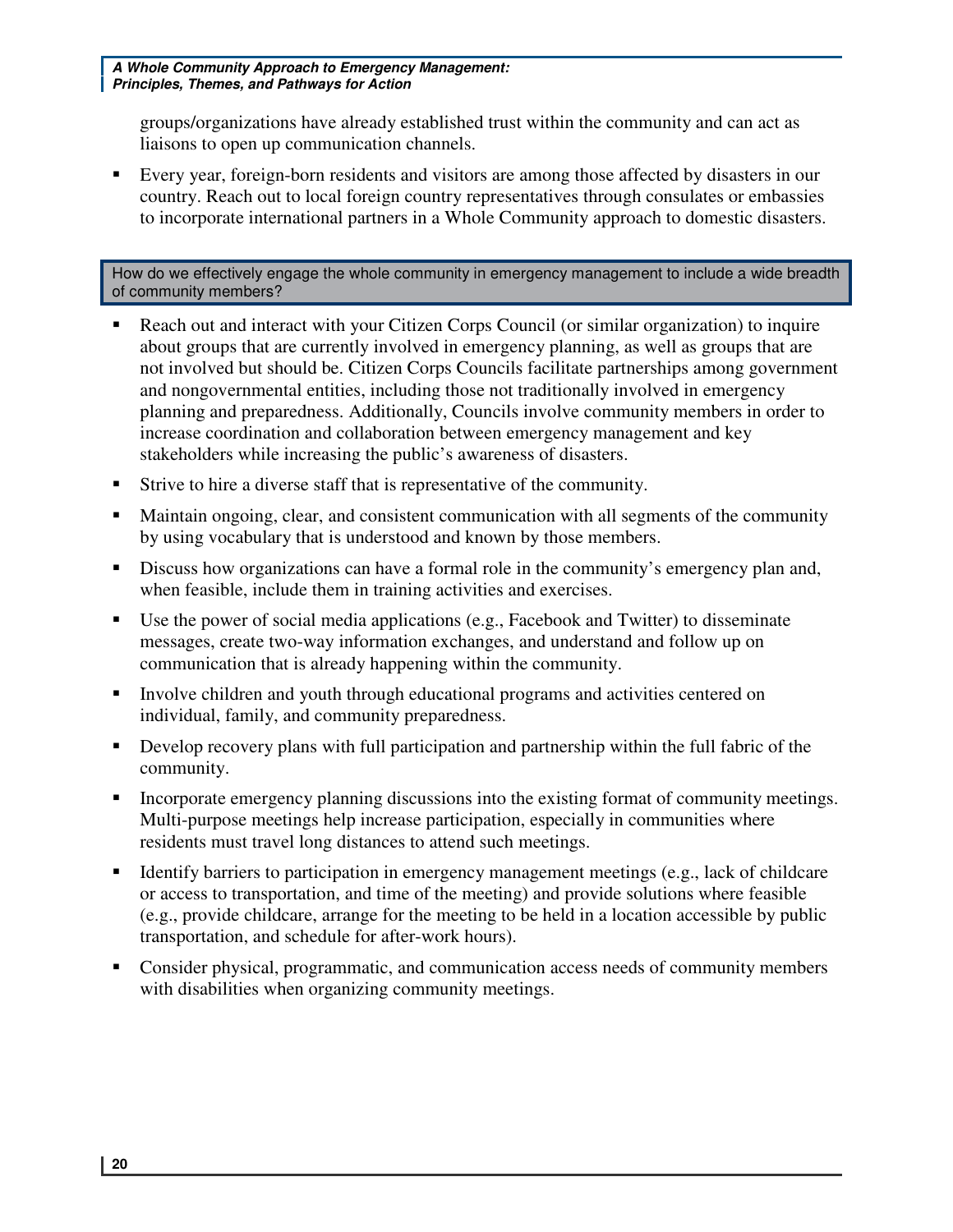How do we generate public interest in disaster preparedness to get a seat at the table with community organizations?

- Integrate the public and community institutions into the planning process by hosting town hall meetings and by participating in non-emergency management community meetings. Listen to the public's needs and discuss how individuals can play a role in the planning process.
- Make yourself available for local radio call-in programs to answer questions that callers have about emergency management and solicit input from the listeners on what they see as the top priorities for community resilience.
- Have an open house at your emergency operations center (EOC) and invite the public. Invite schools for field trips. Explain the equipment, organization, and coordination that are used to help protect the community.

How can we tap into what communities are interested in to engage in discussions about increasing resilience?

- Find local heroes and opinion leaders and learn what they are interested or involved in and tailor emergency management materials and information to meet their interests.
- Find out what issues or challenges various groups in your community are currently confronting, how they are organizing, and how emergency management might help them address pressing needs.

What activities can emergency managers change or create to help strengthen what already works well in communities?

- Understand how you can share and augment resources with partners within your community during emergencies. For example, providing a power generator to a store that has all the supplies the community needs but no power to stay open would be an example of a way in which to share and augment resources.
- Work with your partner organizations to better understand the various ways they will be able to prevent, protect against, mitigate, respond to, and recover from threats and hazards and supplement their activities and resources rather than compete with them.
- Identify organizations that already provide support to the community and determine how you can supplement their efforts during times of disaster when there might be a greater need. For example, if food banks distribute food on a regular basis, emergency managers can deliver additional food to the food banks to help them meet a greater demand during a disaster.
- Leverage existing programs, such as the local Parent Teacher Association (PTA), to strengthen emergency management skills in the community. Offer Community Emergency Response Team (CERT) training to PTA members.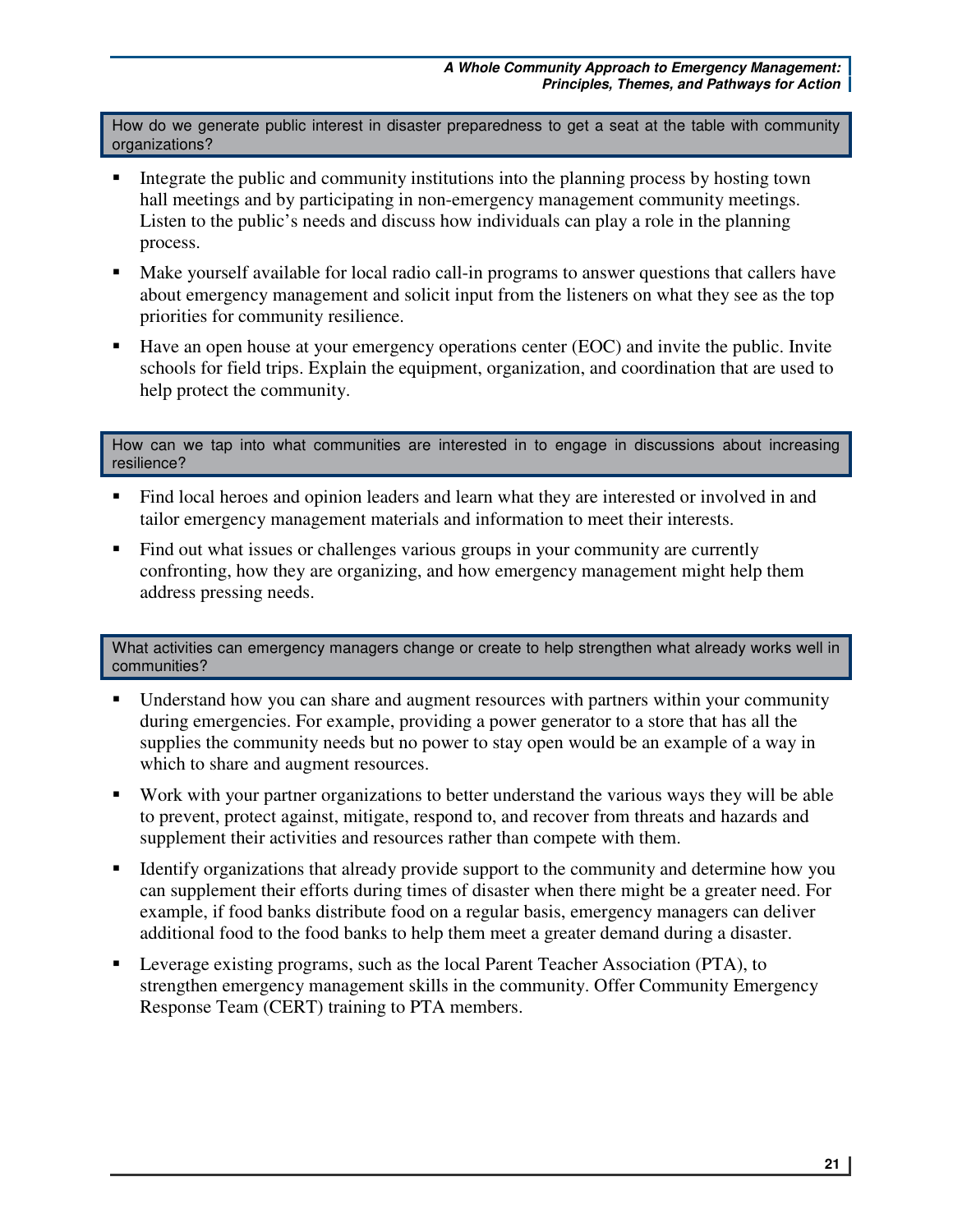How can communities and emergency management support each other?

- **Provide adequate information to organizations ahead of time so they can better prevent,** protect against, mitigate, respond to, and recover from threats and hazards. In return, organizations will provide you with information on their status and ability to assist when you need them. For this reason, ongoing multi-directional information sharing is one of the most important aspects of maintaining your partnerships. Have regular meetings with formal and informal community leaders and partners to maintain momentum.
- Provide support to for-profit private sector organizations in the development of business continuity plans. Keeping businesses up and running after an event helps to stabilize a community's economy and promotes resiliency.

When reflecting on the previous questions and ideas, it is important to remember that one size does not fit all. The definition of success will vary by community. Just as certain Whole Community efforts are appropriate for some communities and not for others, every jurisdiction has a different idea of what success means to them. Periodically assessing progress facilitates an ongoing dialogue and helps determine if the needs of the community are being met. Whole Community implementation requires flexibility and refinement through routine evaluation as lessons are learned. Communities should define metrics that are meaningful to them to track progress in the actions they choose to take toward meeting the communities' needs.

Regardless of what stage you are at in practicing Whole Community principles, think about how you can start or continue incorporating Whole Community principles and themes into what you do today. Test out your ideas and discuss them with your colleagues to learn and continue the national dialogue.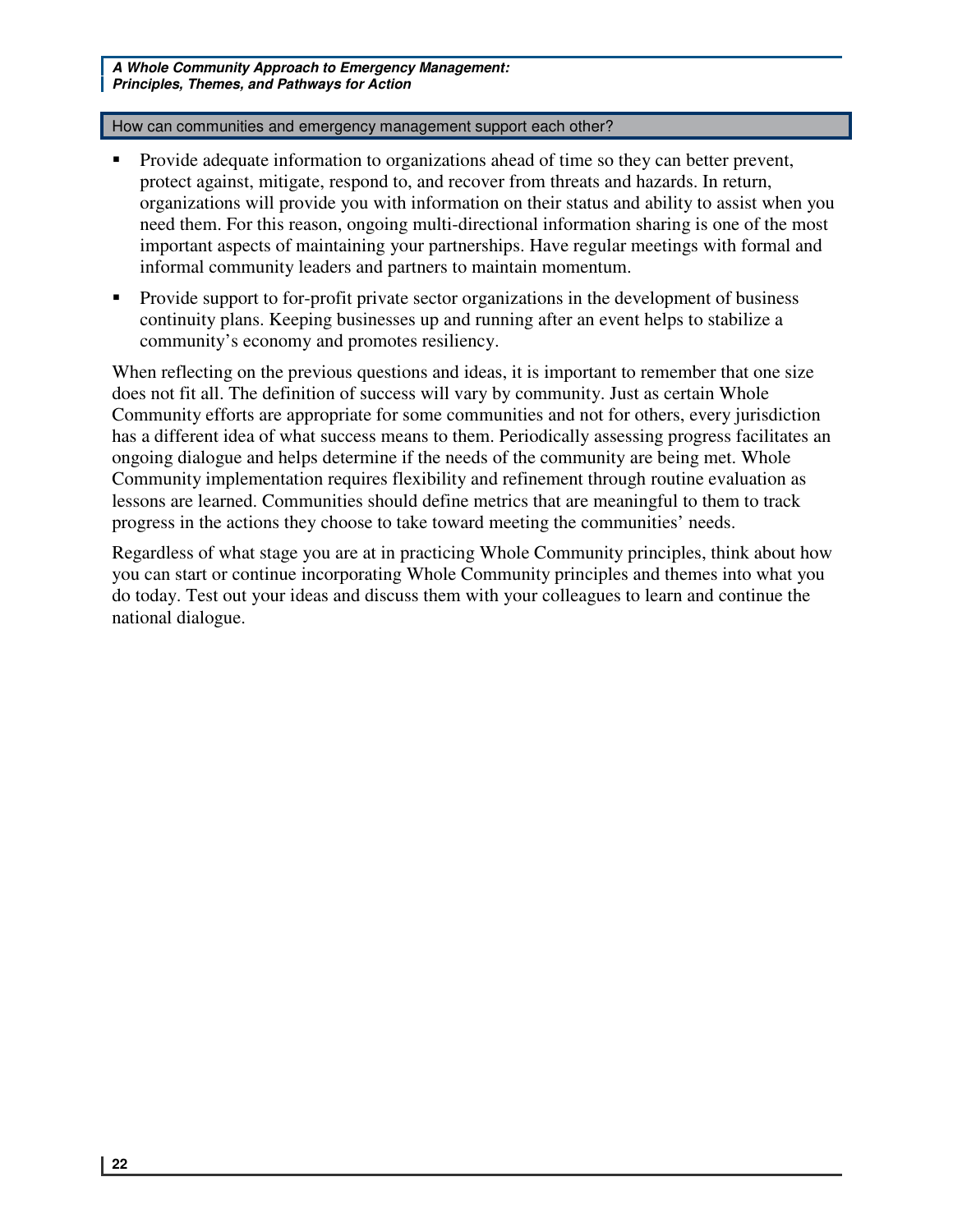# <span id="page-26-0"></span>**Conclusion**

FEMA began its national dialogue with a proposition: A community-centric approach for emergency management that focuses on strengthening and leveraging what works well in communities on a daily basis offers a more effective path to building societal security and resilience. By focusing on core elements of successful, connected, and committed communities, emergency management can collectively achieve better outcomes in times of crisis, while enhancing the resilience of our communities and the Nation. The three core principles of Whole Community—understanding and meeting the actual needs of the whole community, engaging and empowering all parts of the community, and strengthening what works well in communities on a daily basis—provide a foundation for pursuing a Whole Community approach to emergency management through which security and resiliency can be attained.

Truly enhancing our Nation's resilience to all threats and hazards will require the emergency management community to transform the way the emergency management team thinks about, plans for, and responds to incidents in such a way to support community resilience. It takes all aspects of a community to effectively prevent, protect against, mitigate, respond to, and recover from threats and hazards. It is critical that individuals take responsibility for their own selfpreparedness efforts and that the community members work together to develop the collective capacity needed to enhance their community's security and resilience.

Building community resilience in this manner requires emergency management practitioners to effectively engage with and holistically plan for the needs of the whole community. This includes but is not limited to accommodating people who speak languages other than English, those from diverse cultures or economic backgrounds, people of all ages (i.e., from children and youth to seniors), people with disabilities and other access and functional needs, and populations traditionally underrepresented in civic governance. At the same time, it is important to realign emergency management practices to support local needs and work to strengthen the institutions, assets, and networks that work well in communities on a daily basis.

To that end, FEMA will continue its national dialogue to exchange ideas, recommendations, and success stories. FEMA also intends to develop additional materials for emergency managers that will support the adoption of the Whole Community concept at the local level. As part of this ongoing dialogue, reactions and feedback to the Whole Community concept presented in this document can be sent to [FEMA-Community-Engagement@fema.gov.](mailto:FEMA-Community-Engagement@fema.gov)

This document is just a start. It will take time to transform the way the Nation thinks about, prepares for, and responds to disasters. FEMA recognizes that the challenges faced by the communities it serves are constantly evolving; as an Agency, it will always need to adapt, often at a moment's notice. This shift in the Nation's approach to addressing the needs of survivors is vital in keeping people and communities safe and in preventing the loss of life and property from all threats and hazards. The Whole Community themes described in this document provide a starting point to help emergency managers, as members of their communities, address the challenge. However, it will require the commitment of members of the entire community—from government agencies to local residents—to continue learning together.